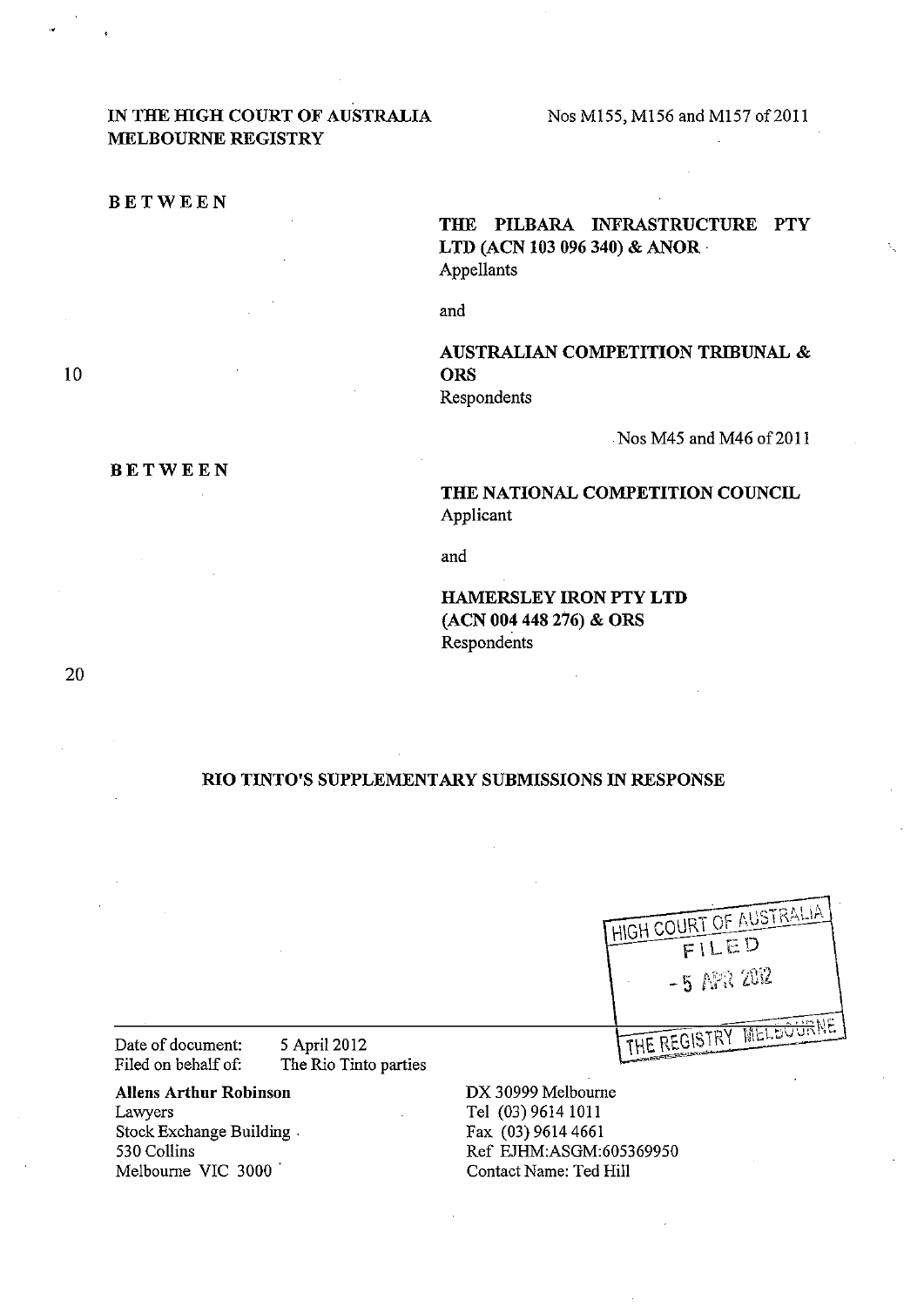## Part 1: Certification for internet publication

1. Rio Tinto certifies that these submissions are suitable for publication on the Internet.

# Part II: Reasons why leave to amend should not be granted

- 2. FMG should not be granted leave to amend its notices of appeal to raise the additional grounds which it now seeks to raise concerning the Tribunal's task under s. 44K of the Act (the *s.* 44K *issue).* The Court should apply the special leave criteria.
- 3. FMG's proposed amendments do not raise an issue of public importance. The provisions ofs. 44K were the subject of substantial amendments in July 2010. As a consequence, any decision of this Court concerning the s. 44K issue will be of no practical assistance in the future.<sup>1</sup>
- 4. To allow the amendments would cause substantial prejudice to Rio Tinto. IfFMG had raised the s. 44K issue before the Tribunal, Rio Tinto would likely have made application for the relevant evidence to be adduced in reliance upon the Tribunal's express powers under s. 44K(6). The evidence relied upon by Rio Tinto would have been given to the NCC for this purpose. FMG is in a different position: to disallow the amendments would not cause prejudice to FMG because it may make a further application under s. 44F for declaration of the Hamersley and Robe Services.
- *5.*  The new grounds do not raise an issue about which a decision of this Court is required in order to resolve differences of opinion between different courts as to the state of the law. All of the earlier decisions<sup>2</sup> are against FMG on the s. 44K issue.
- 6. The proposed grounds do not have any realistic prospect of success, for the reasons addressed in the substantive part of Rio Tinto' s submissions below.
- 7. To allow the amendments at this late stage would deprive this Court of the Tribunal's and the Full Court's consideration of and reasoning regarding the s. 44K issue. The s. 44K issue was not raised below. FMG raised the Chapter III issue before the Full *Court?* Special leave to appeal the issue to this Court could have been sought, but was not. FMG should be held to that choice.
- 8. This Court's decision as to the s. 44K issue will not affect the outcome of the appeals if the private feasibility construction is accepted. Not only did the Minister err in applying the net social benefit construction, neither the Minister nor the NCC made

20

30

10

I

 $\mathbf{1}$ Cf. FMG's supplementary submissions dated 22 March 2012 *(FMG's submissions),* [4]. 2

See, e.g., *Re Duke Eastern Gas Pipeline Pty Ltd(2001)* 162 FLR I *(Re Duke)* at [46]; *Re Freight Victoria Limited* (2002) ATPR 1[41-884 *(Re Freight Victoria)* at [22]; *Re Services Sydney* [2005] ACompT 2 *(Re Services Sydney)* at [9]; *ReApplication by Services Sydney Pty Ltd* (2005) 227 ALR 140 *(ReApplication by Services Sydney)* at [9]; *ReApplication by Fortescue Metals Group Limited* (2006) 203 FLR 28 *(ReApplication by Fortescue)* at [23] and [29].

 $\mathbf 3$ FMG's submissions, [5] and [108].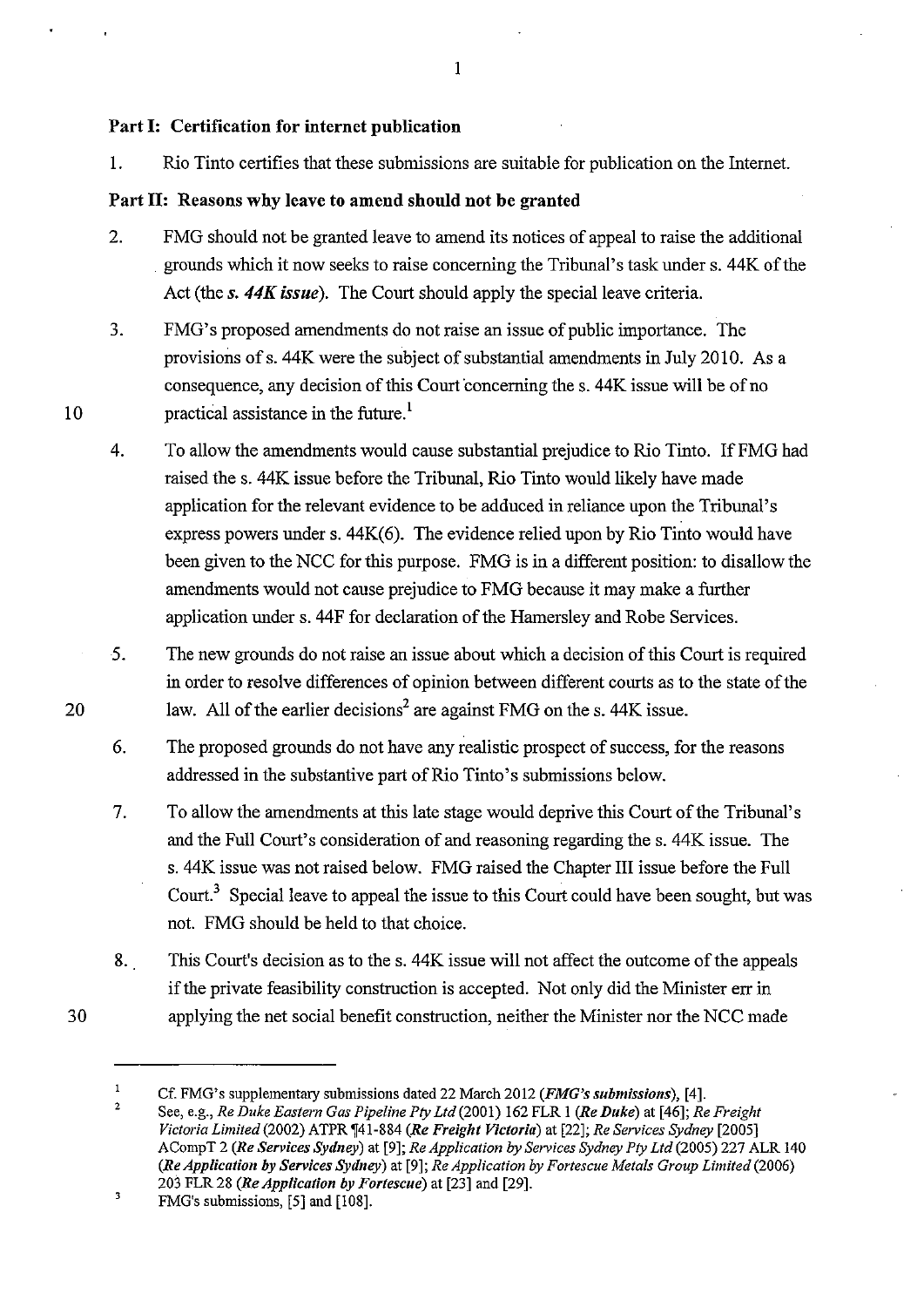any findings or had the material which would have enabled them to be satisfied of criterion (b) if a private feasibility construction were to be applied.<sup>4</sup> In these circumstances, even ifFMG were to succeed on the s. 44K issue, the Minister's decision cannot stand. The appropriate course is for this Court to dismiss the appeals on this ground. A remitter to the Tribunal would not be appropriate – it would be futile as the Tribunal would be bound to overturn the Minister's decision.

9. This Court is hearing an appeal from the Full Court, which itself was engaged in an exercise of judicial review.<sup>5</sup> This Court is not in a position to exercise the powers of the Tribunal, and in any event it does not have before it the material that was before the Minister and which, on FMG's contention, is the only material the Tribunal is entitled to consider.<sup>6</sup>

10. The proposed grounds of appeal would require this Court to determine whether the Tribunal's jurisdiction under s. 44K, or the rules of procedural fairness, required it to consider updated factual information put forward by the parties, or other material that the Tribunal required to satisfy itself of the matters ins. 44H, in circumstances where the parties to the review were contending that the Minister's decision was based on an erroneous legal interpretation of one or more criteria in s.  $44H(4)$ . These issues are likely to require evidence that is not presently before the Court.

#### Part III: Submissions as to the merits of the subject matter of the proposed amendments

#### 20 **The** NCC's **recommendation**

11. As appears from the language of s. 44H(l), the NCC's recommendation serves as a condition precedent to the Minister making a decision. Receipt of it enlivens the

<sup>4</sup>  Indeed, the NCC foreshadowed to all parties in its guidelines that the net social benefit test would be applied: NCC, 'The National Access Regime: A Guide to Part IliA of the *Trade Practices Act 1974-* Part B. Declaration', December 2002 [4.15].

*<sup>5</sup>*  6 Section 20(2) of the *Federal Court of Australia Act 1976* (Cth) and s. 163A(4) of the Act.

Cf. FMG's submissions, [6]. For example, Rio Tinto provided lengthy submissions to the NCC on 30 April 2008 and 21 July 2008 which attached numerous annexures containing, amongst other things, information about third party developments and tenements in the Pilbara and expert reports from Dr Brian Fisher, Port Jackson Partners, Access Economics, Professor Joseph Kalt, TSG Consulting, Professor Janusz Ordover, CANAC Railway Services and Dr Philip Williams. The NCC issued draft recommendations on 20 June 2008 and final recommendations on 29 August 2008. None of these materials are in the appeal book before this Court, nor does this Court have any record of the other material that was before the NCC or the material that was before the Minister, or the other enquiries that were made by the NCC and by the Minister. Further, as is apparent from the index to the appeal book, this Court has only a very limited selection of the material that was before the Tribunal. This Court has little or no record or analysis of the extent to which the material before the Tribunal was obtained pursuant to s. 44K(6) or in response to requests by the Tribunal (such as material obtained at the Tribunal's request from the parties and from expert railway capacity modellers regarding the capacity of the railway lines, and answers to written questions which the Tribunal asked expert economic witnesses, including the NCC's expert witness, to consider). Nor is this Court apprised of the extent to which the material before the Tribunal was updating the material before the NCC, or the extent to which the material before the Tribunal went beyond, if at all, the issues that had been raised before the NCC.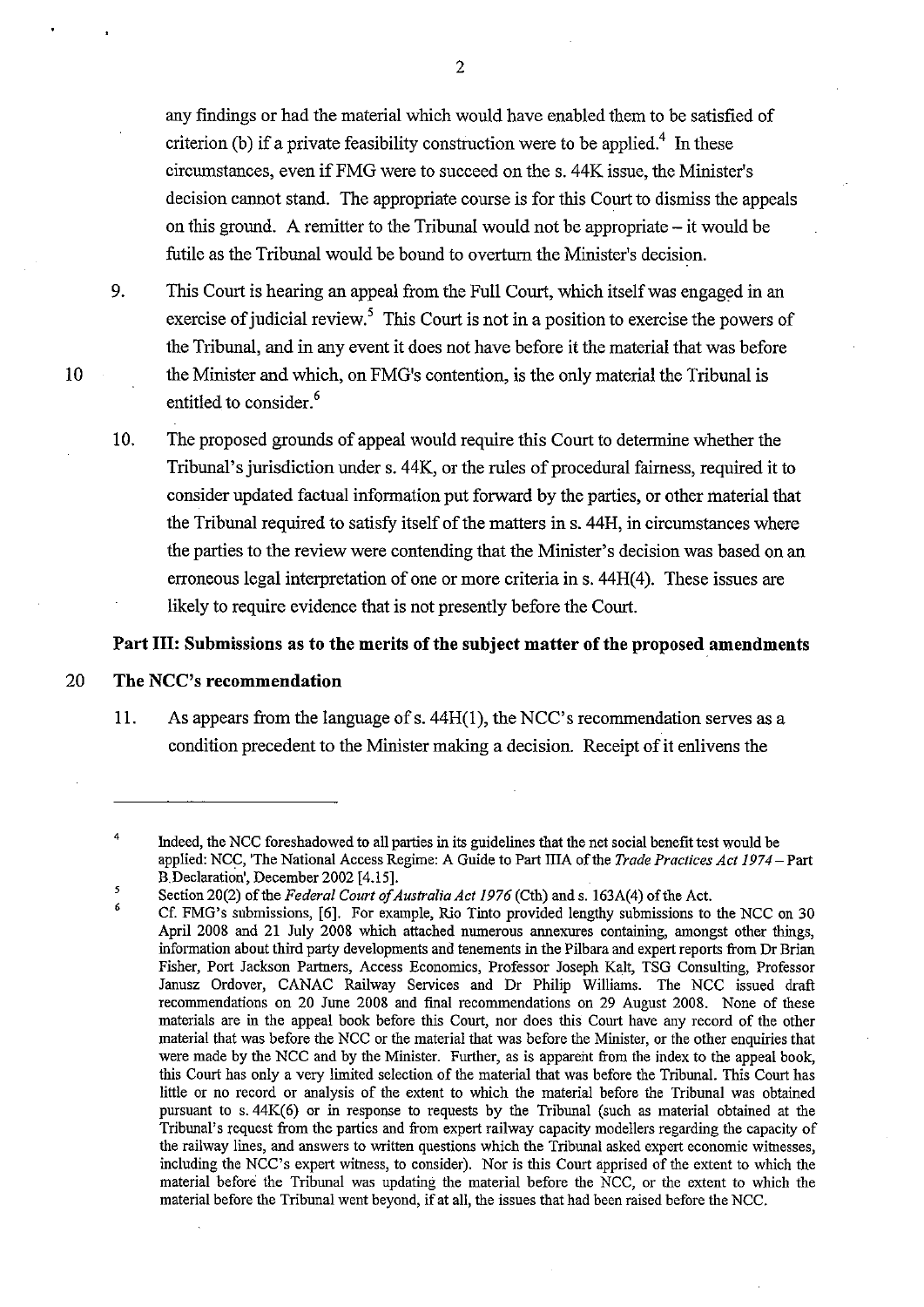Minister's powers. FMG acknowledges that receipt of the recommendation is a jurisdictional fact for the Minister's decision. <sup>7</sup>

- 12. Section 44H does not require the Minister to consider, assess, adopt or reject the NCC's recommendation. The Minister must satisfy himself or herself of the criteria.<sup>8</sup> The Minister may refer to the recommendation, but is not bound by it.<sup>9</sup>
- 13. The words 'his or her decision on a declaration recommendation' ins. 44HA(1) are merely a shorthand reference to the Minister's decision under s. 44H(l). They do not constrain the Minister to decide only whether or not the declaration recommendation is correct.<sup>10</sup> Section 44HA was introduced by a later amending  $Act^{11}$  and there is no reason to suppose it was intended to alter the scope of s.  $44H$ <sup>12</sup>

#### **The Minister's powers**

10

20

- 14. The Minister must either declare the service or decide not to declare it.<sup>13</sup> The Minister cannot declare a service unless he or she is satisfied of all of the matters in s.  $44H(4)$ . In deciding whether to declare the service or not, the Minister must consider whether it would be economical for anyone to develop another facility that could provide part of the service.<sup>14</sup>
- 15. In order to satisfy himself or herself, the Minister has incidental power to request additional information beyond the NCC's recommendation and the material referred to in it. No limitation on the Minister's power to request additional information is found ins. 44H. The Minister can request the most recent and accurate information and in fact is legally obliged to do so.<sup>15</sup>
- 16. FMG concedes that the Minister is not prohibited from making further enquiries.<sup>16</sup> The Minister did so in the present case. For example, he met with representatives of Rio Tinto and FMG, and visited the facilities of Rio Tinto and FMG in the Pilbara.<sup>17</sup>

9 *Re Duke* at (46]. See also *Re Herald* & *Weekly Times Ltd* (1978) 17 ALR 281 *(Re Herald)* at 296, regarding the relevance of the ACCC's determination upon a review by the Tribunal.

<sup>7</sup>  FMG's submissions, (12].

<sup>8</sup>  Section 44H(4).

<sup>10</sup>  Cf. FMG's submissions, [12].

<sup>11</sup>  *Trade Practices Amendment (National Access Regime) Act 2006,* s 3 and Sch I item 27.

<sup>12</sup>  The Revised Explanatory Memorandum to the Trade Practices Amendment (National Access Regime) Bill 2005 states at [1.46] that s 44HA 'requires the designated Minister to publish his or her decision on a declaration recommendation and his or her reasons for the decision' and that '(t]his requirement should enhance procedural transparency and regulatory accountability [and] will facilitate informed consideration of whether there are grounds to challenge a decision by way of merit review before the Tribunal, or judicial review by the courts.'

<sup>13</sup>  14 Section 44H(l).

Section 44H(2).

<sup>15</sup>  *Minister for Aboriginal Affairs v. Peko-Wallsend Ltd* (1986) 162 CLR 24 *(Peko-Wallsend)* at 44-5 per Mason J; Our Town FM Pty Ltd v. Australian Broadcasting Tribunal (No. 2) (1987) 77 ALR 601 at 605-6.

<sup>16</sup>  FMG's submissions, (14] and [28].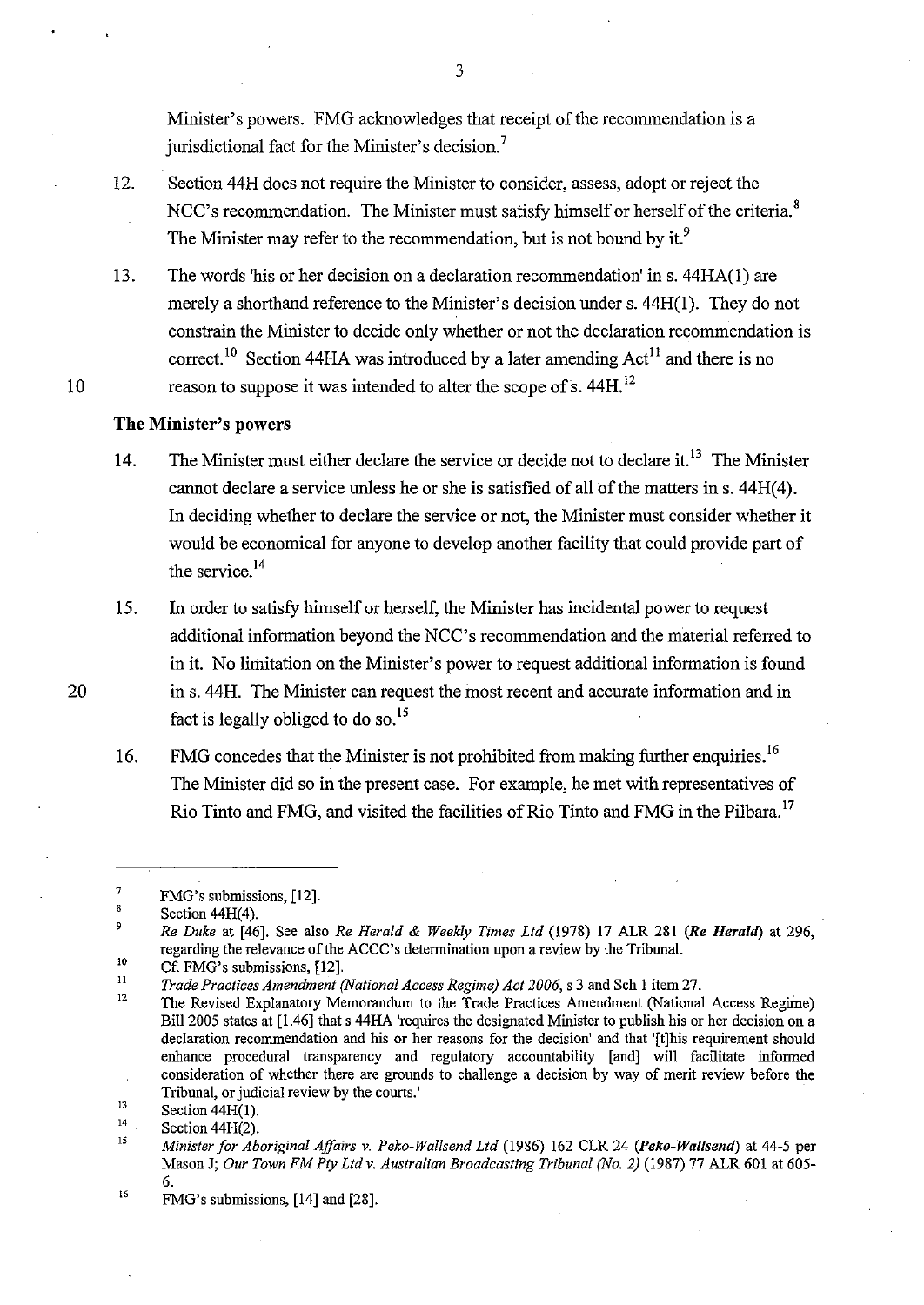- 17. Here, in deciding to declare the service, the Minister made a number of decisions on matters of law. For example:
	- (a) he rejected a private feasibility construction of criterion (b), and applied a net social benefit test:<sup>18</sup>
	- (b) he did not adopt the natural monopoly test for criterion (b) subsequently adopted by the Tribunal:<sup>19</sup>
	- (c) contrary to the Tribunal's conclusions, he assumed that the arbitration provisions of Part lilA contain clear and sufficient safeguards designed to protect the legitimate business interests of service providers and ensure that they are compensated for the costs of providing access;<sup>20</sup> and
	- (d) he did not restrict his analysis under criterion (f) in the manner for which FMG now contends.<sup>21</sup>

The Minister did not investigate or establish the facts relevant to the rejected legal tests for criterion (b).

### **The Tribunal's** powers

- 18. The Tribunal has the same powers as the Minister.<sup>22</sup> The Tribunal may affirm, vary or set aside the declaration,<sup>23</sup> or may affirm or set aside the Minister's decision not to declare the service.<sup>24</sup> A declaration by the Tribunal is taken to be a declaration by the Minister.<sup>25</sup>
- 20 19. These powers are the same as those given to the Administrative Appeals Tribunal (the *AAT*) on a review under the *Administrative Appeals Tribunal Act* 1975 (Cth) (the *AAT Act*) by s. 43 of the AAT Act.<sup>26</sup> Relying upon those powers, in *Shiv. Migration Agents Registration Authority*<sup>27</sup> this Court held that, on review, the AAT might have regard to new, fresh, additional or different evidence in reaching its own decision on the review.<sup>28</sup> These powers indicate that the process to be undertaken by the Tribunal

<sup>17</sup>  See Declaration of the Hamersley Railway dated 27 October 2008, p. 2 (AB 4).

l8 Ibid, pp. 5-6 (AB 7-8).

l9 Ibid, pp. 5-6 (AB 7-8).

<sup>20</sup>  21 Ibid, pp. 9-10 (AB 11-12). See *Re Fortescue Metals Group Ltd* (2010) 271 ALR 256 *(Re Fortescue)* at [592] to [606], (AB 2081-5).

<sup>22</sup>  Ibid, pp. 9-10 (AB 11-12).

<sup>23</sup>  Section 44K(5).

<sup>24</sup>  Section  $44K(7)$ . Section 44K(8).

<sup>25</sup>  Section 44K(9).

<sup>26</sup> 

<sup>27</sup>  AAT Act, ss. 43(1)(a), (b) and (c) and 43(6).

*Shiv. Migration Agents Registration Authority* (2008) 235 CLR 286 *(Shi).* 

<sup>28</sup>  Ibid at [39] per Kirby J; see also [33]-[38] and [40]-[42] per Kirby J, [81] and [97]-[101] per Hayne and Heydon JJ, [117] per Crennan J and [143] per Kiefel J.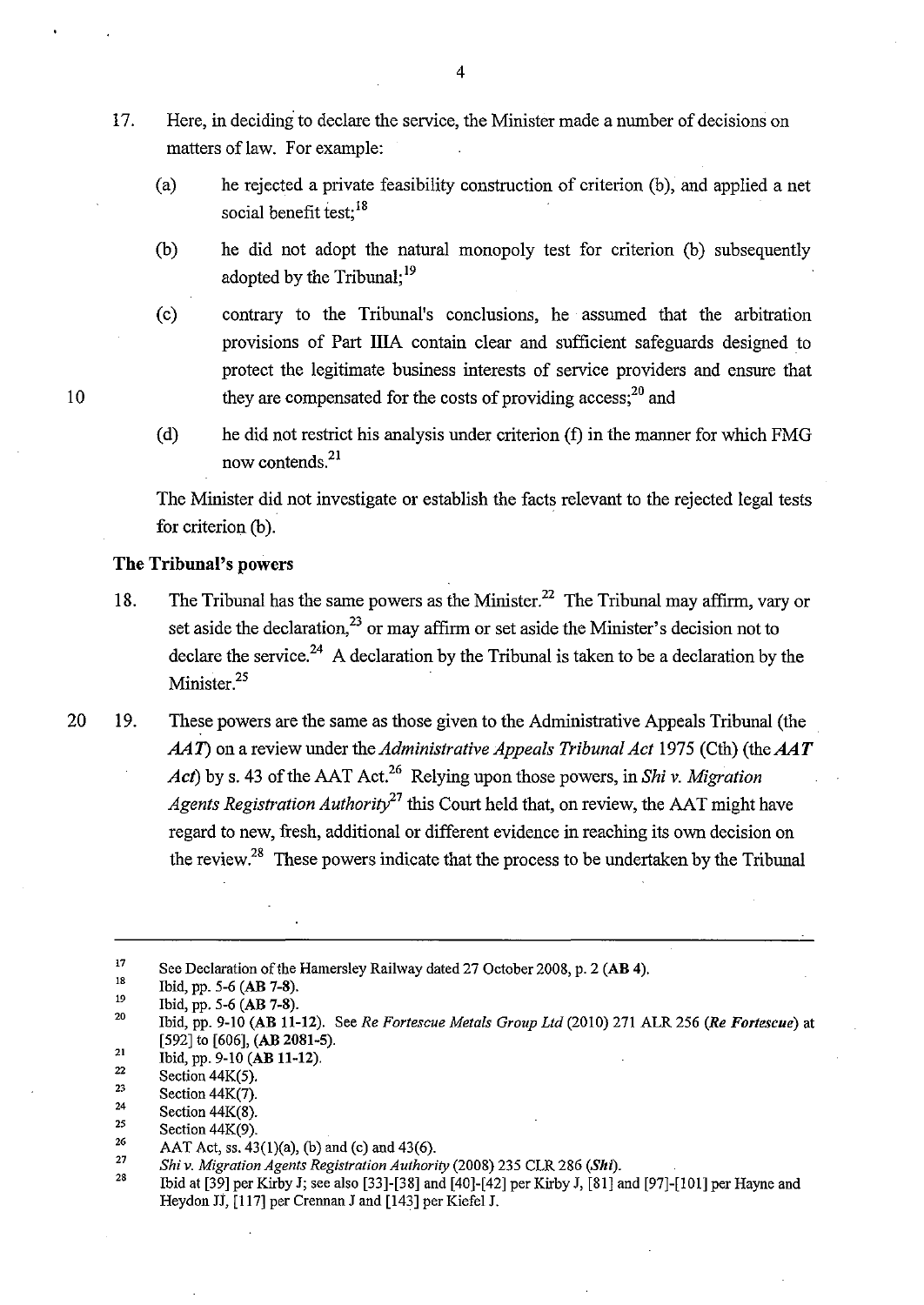is one of merits review, on the basis of the facts as they stand at the time of the Tribunal's decision.

- 20. The Tribunal has no power to remit the question of whether or not to declare the service to the Minister. The Tribunal must satisfy itself in relation to the criteria.<sup>29</sup> In order to satisfy itself, the Tribunal is not limited to the information considered by the Minister. If the Tribunal concludes that the Minister applied the wrong legal test, the Tribunal must either set aside the Minister's decision, or satisfy itself of the necessary matters having regard to the relevant facts in light of the correct legal test.
- 21. The references to 'review' of the declaration and to 'review' of the decision not to declare in ss. 44K(l) and (2) do not compel the Tribunal to analyse the Minister's decision and the NCC's recommendation.<sup>30</sup> The word 'review' is commonly used to refer to a review *de novo* that is based on the facts and the law as they stand at the time the review is undertaken. $31$

### **Re-consideration of the matter**

*The matter* 

22. The review by the Tribunal is a re-consideration of the matter.<sup>32</sup>

- 23. 'Matter' is a word of broad scope. Its usage in other provisions of the Act indicates that it is not to be construed narrowly.<sup>33</sup> The 'matter' referred to in s.  $44K(4)$  is the subject or situation under consideration, $34$  namely the issue, question or controversy to be decided or resolved.<sup>35</sup> The 'matter' is the question of whether or not to declare the service.<sup>36</sup>
- 24. Contrary to FMG's submissions, the 'matter' is not the 'correctness' or otherwise of the Minister's decision based upon the NCC's recommendation. $37$
- 25. Section 44K(4) refers to a 're-consideration' of the matter by the Tribunal. The Tribunal considers the *same* matter as the Minister. If the 'matter' were the correctness of the Minister's decision, there would be no 're-consideration' by the

31 See, e.g., *Re Herald,* 295-296. The word "review" is used in that sense in ss. 101 and 102 of the Act and ins. 43 of the AAT Act, which provided the model for s. 44K.

5

20

<sup>29</sup>  Sections 44K(5) and 44H(4).

<sup>30</sup>  Cf. FMG's submissions, [15].

<sup>32</sup>  Section  $44K(4)$ .

<sup>33</sup>  See, e.g., s. 42(1), where 'matter' is used in the sense of 'that to be decided'.

<sup>34</sup>  Oxford Dictionary online, available at http://oxforddictionaries.com/definition/matter?q=matter, accessed on 4 April 2012.

*<sup>35</sup>*  See *Re. Application by Fortescue* at [13]. See also, for example, *Re McBain v Ex Parte Australian Catholic Bishops Conference* (2002) 209 CLR 372 at [62] and [242].

<sup>36</sup>  See ss.  $44F(1)$  and  $(2)(b)$ ,  $44G(2)$ ,  $44H(1)$ ,  $(2)$ ,  $(4)$  and  $(9)$  and  $44K(1)$  and  $(2)$ .

<sup>37</sup>  Cf. FMG's submissions at, e.g., [15]-[16], [18], [26], [30], [71], [75], [81], [91], [101] and [102]. Indeed, parts of these submissions appear wrongly to suggest that the Tribunal's function is akin to judicial **review.**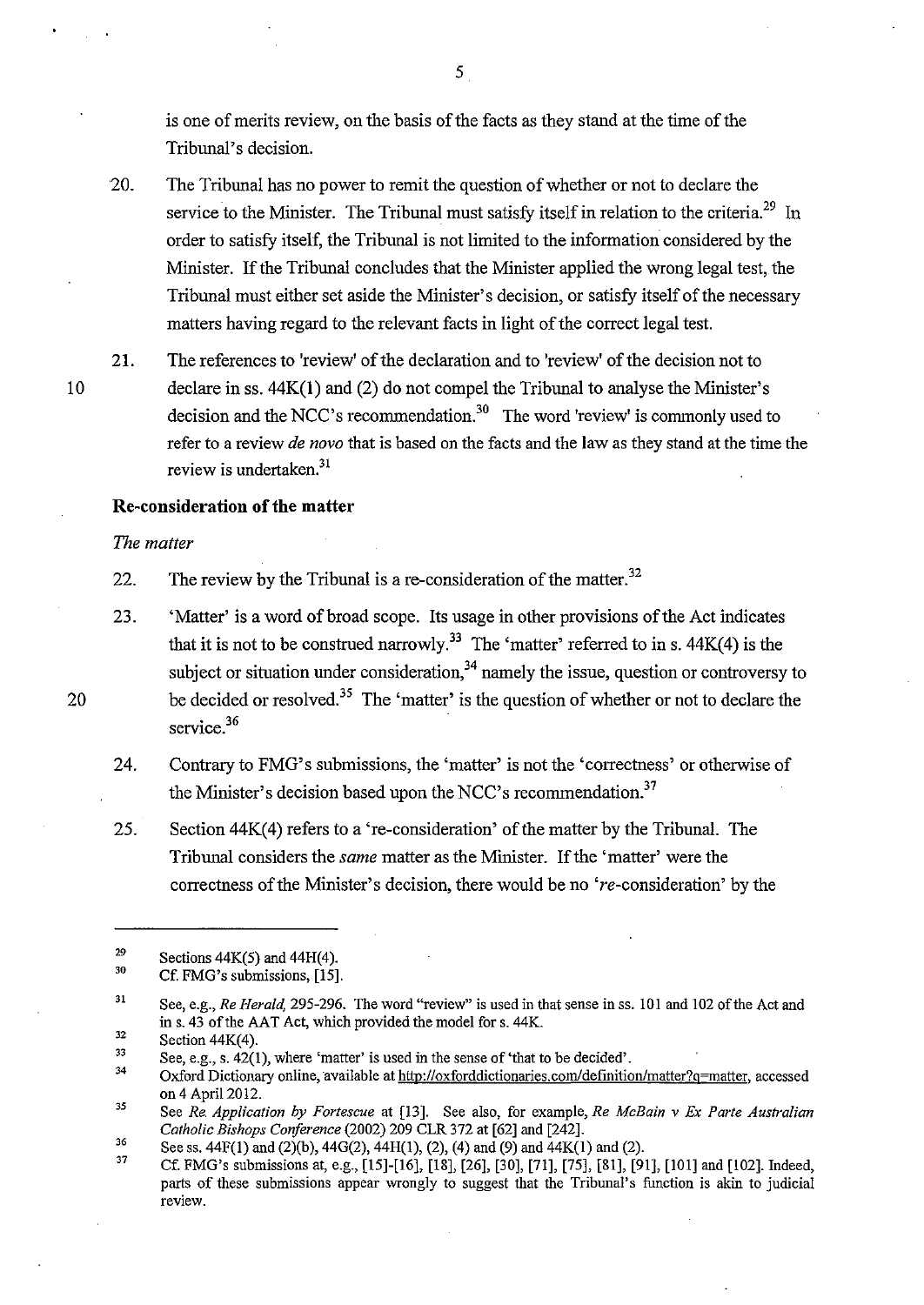Tribunal. That issue would not have been considered by the Minister on a previous occasion. Similarly, if the 'matter' were the correctness of the Minister's decision, the Tribunal would not require the same powers as the Minister. Nor would the Tribunal be required to satisfy *itself* of the criteria; rather, it would be required to assess the conclusions arrived at by the Minister.

26. Section 44K applies to deemed decisions not to declare where the Minister has not published his or her decision within the relevant timeframe.<sup>38</sup> The Mt Newman Service, which was the subject of one of the applications before the Tribunal in the present case, affords an example.<sup>39</sup> One cannot analyse the correctness of a deemed decision because there is no actual or reasoned decision.

#### *Re-consideration*

10

20

- 27. 'Re-consideration' is not defined in the Act, and it is not a term of art.<sup>40</sup> The natural meaning of 're-consider' is to consider afresh.
- 28. Section 44K(4) refers to the review being a 're-consideration of the matter', rather than being a 're-hearing of the matter'.<sup>41</sup> Nothing turns upon that difference in statutory language. The word 're-consideration' is more appropriate here: an earlier 'hearing' by the Minister is unlikely to have occurred, and certainly is not required.
- 29. The corresponding expression 're-hearing' in s. 101(2) reflects the fact that the *Trade Practices Act* 1974 (Cth) (as originally enacted) provided for authorisation hearings (s. 90(2)). Section 90(2) was later amended to remove the reference to 'hearings<sup> $42$ </sup> but s. 101(2) was left unaltered.
- 30. In other review contexts, a 're-consideration' (or 'reconsideration') is construed as a determination de novo constituting a merits review process.<sup>43</sup>
- 31. The Tribunal cases concerning Part IIIA have all proceeded on the footing that the Tribunal's role under s. 44K is to make a new decision according to the material before the Tribunal,<sup>44</sup> consistently with a merits review under s.  $44K$ .

<sup>38</sup>  Section 44H(9).

<sup>39</sup>  Tribunal determination dated 30 June 2010 regarding application for review of the deemed decision by the Commonwealth Treasurer of 23 May 2006, pp. 1-2 (AB 1932-3).

<sup>40</sup>  FMG's submissions, [21].

<sup>41</sup>  Cf., e.g., s. 101(2).

<sup>42</sup>  *Trade Practices Amendment Act 1977* (Cth), s 56.

<sup>43</sup>  See, e.g., *Esber v. The Commonwealth of Australia* (1992) 174 CLR 430 at 440 per Mason CJ, Deane, Toohey and Gaudron JJ; *Re Scibilia and Lejo Holdings Pty Ltd Arbitration* [1985] I Qd R 94 at 97 and 102; *Sandhu v. Secretary of State for Work and Pensions* [2010] EWCA Civ 962 at [5]-[6]; see also *Seablest Pty Ltdv. Smith* (1997) 6 Tas R 350 at 359-360.

<sup>44</sup>  See, e.g. *Re Freight Victoria* at [22]; *Re Services Sydney* at [9]; *Re Application by Services Sydney* at [9]; *Re Application by Fortescue* at [23] and [29]. See also *Re Duke* at [6] and [46] where the Tribunal adopted a broad construction of the 'review' to be performed under s.38 of the National Gas Law, contrasting that provision with the expressly constrained form of review provided for under s.39.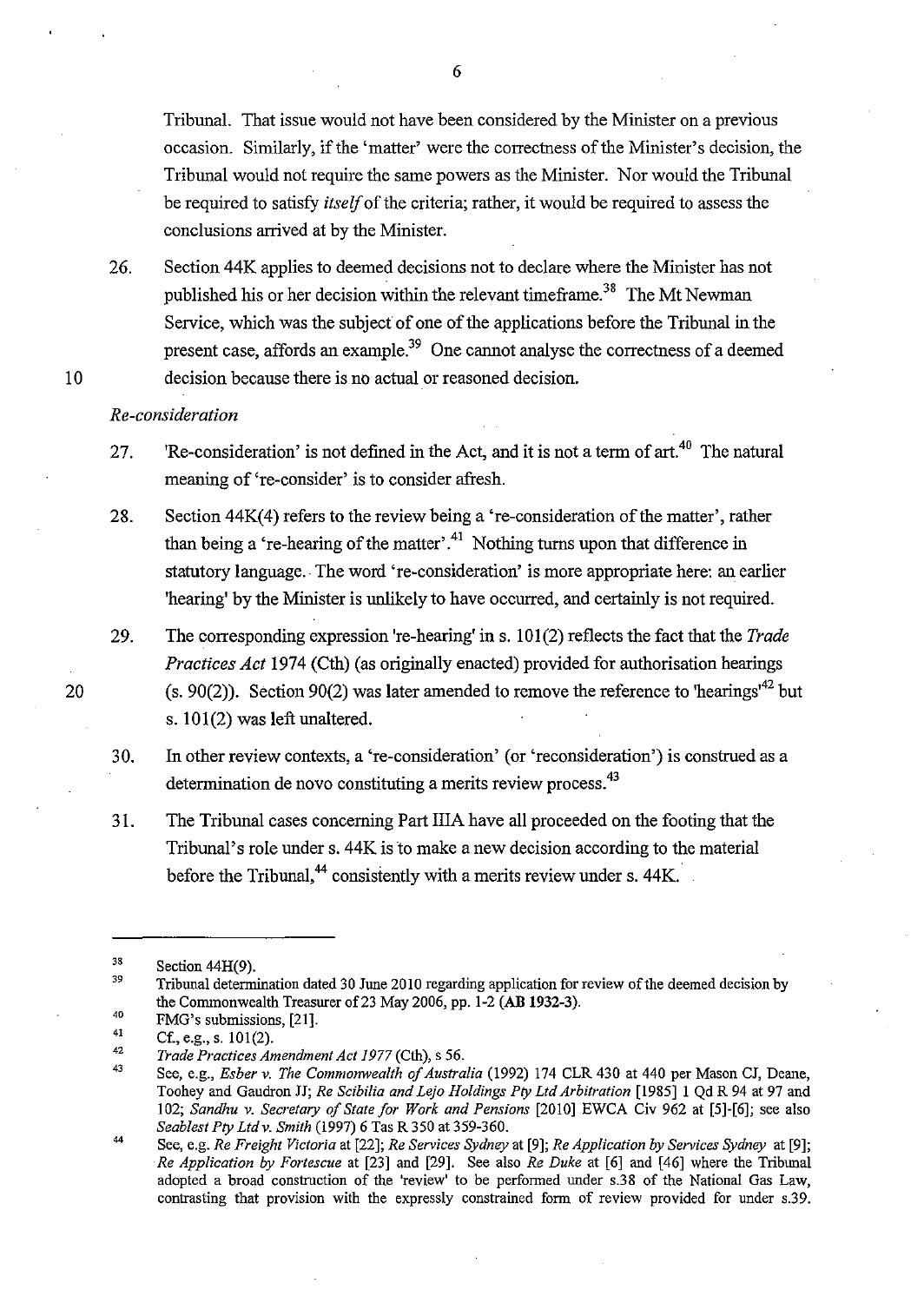- 32. Other provisions of Part lilA provide for reviews by the Tribunal in a similar manner to s. 44K<sup>45</sup> Each contains sections providing that the review by the Tribunal is a 'reconsideration of the matter', and that the Tribunal has the same powers as the original decision-maker, namely the Minister or the ACCC depending upon the section. Like provisions were inserted in July 2010.46 And, as discussed below, s. 44ZP uses the expression 're-arbitration'.
- 33. The expressions 're-consideration' and 're-arbitration' in Part lilA and 're-hearing' in Part IX are not used to suggest that the Tribunal has previously addressed the matter. The three expressions have the same substantive purpose, which is to require the Tribunal to consider the matter afresh in the light of the facts presented to the Tribunal when it performs its task.

### *Sections 44ZP and 44ZQ*

- 34. The one differently expressed type of review by the Tribunal provided for in Part IliA is that provided for by s. 44ZP. That section, appearing within Division 3, concerns review of a final determination by the ACCC regarding an access dispute.<sup>47</sup> Here, the review by the Tribunal is expressed to be 'a re-arbitration of the access dispute'.<sup>48</sup> This expression is used because the final determination that may be reviewed is a determination made by the ACCC upon the arbitration of an access dispute.<sup>49</sup>
- 35. In a review under s. 44ZP, the Tribunal has the same powers as the  $ACCC<sub>1</sub><sup>50</sup>$  and a number of the other provisions correspond to those in the other types of review provided for in Part IIIA.<sup>51</sup> However, unlike s. 44K and the other review provisions referred to above, s. 44ZQ provides that ss. 37, 39 to 43 and  $103^{52}$  to 110 do not apply here. Sections 103 to 110 regarding procedure and evidence are not appropriate because Division 3 of Part IliA contains its own regime, for the procedure to be adopted in arbitrations before the  $ACCC$ .<sup>53</sup> For the purposes of the review, the

20

Similarly, the provision for review by the Tribunal under s. 44K can be contrasted with the expressly constrained review by the Tribunal provided for under s.ll6 of the Act.

<sup>45</sup>  46 Sections 44L, 440, 44PG, 44PH, 44ZX and 44ZZBF. The Explanatory Memorandum to the Trade Practices Amendment (National Access Regime) Bill 2005 relating to the enactment of s. 44ZZBF said that the Tribunal's reconsideration of the Commission's decisions regarding access undertakings and access codes constituted a process of'merit review': at [1.17] and [5.243]-[5.248].

Sections 44LJ and 44LK.

<sup>47</sup>  48 Section 44ZP(1).

Section 44ZP(3).

<sup>49</sup>  See ss. 44S(1), 44U and 44V(1)(a).

<sup>50</sup>  Section 44ZP(4).

<sup>5</sup>I See, e.g., ss. 44ZP(5), (6) and (7).

<sup>52</sup>  This section is addressed below.

<sup>53</sup>  See Subdivision D, ss.  $44Z$  to  $44ZNA$ . Section  $44ZF(1)(c)$  provides that the powers of the ACCC in an arbitration hearing about an access dispute include, amongst others, informing itself of any matter relevant to the dispute in any way it thinks appropriate.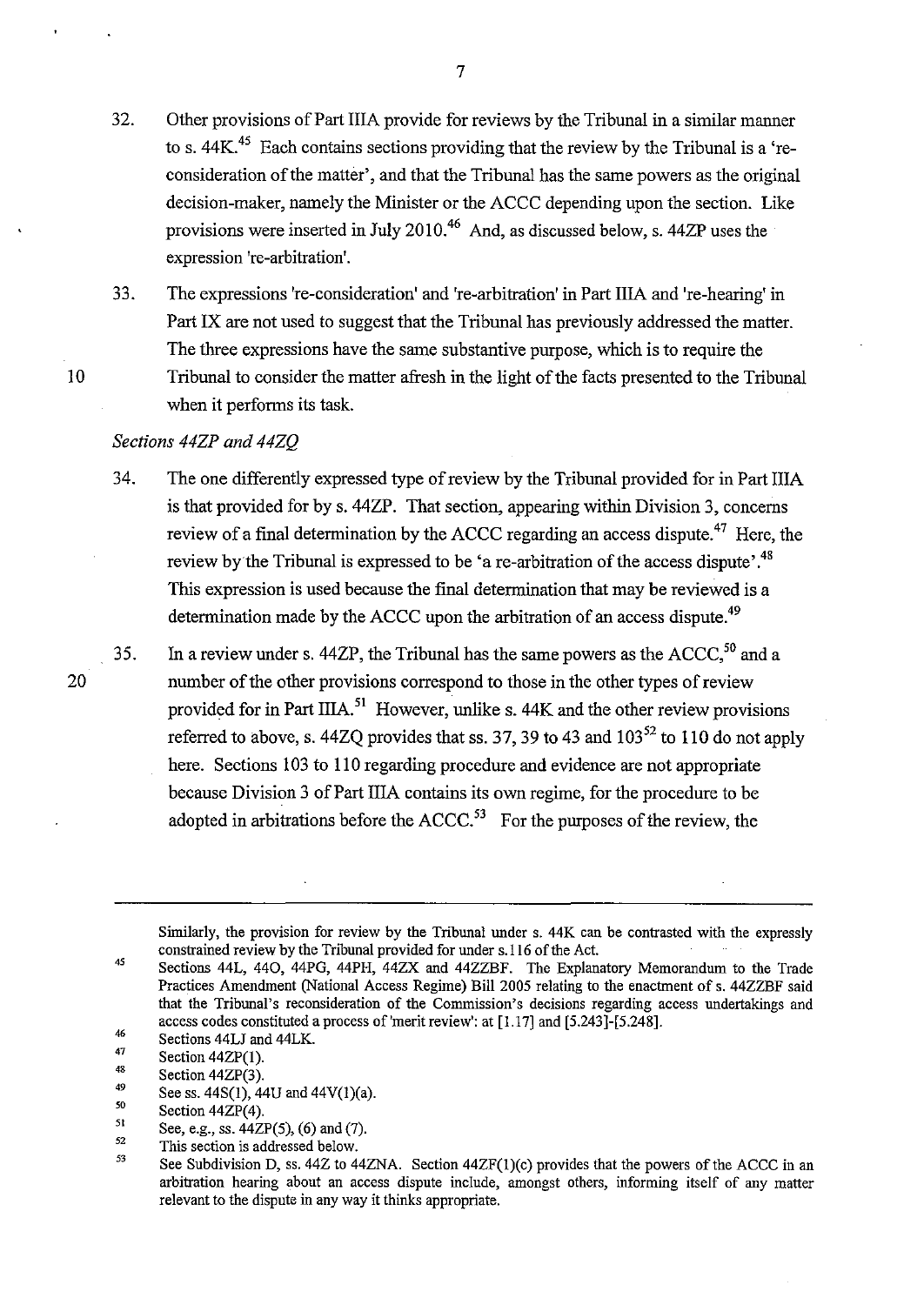Tribunal has the same powers as the ACCC.<sup>54</sup> Having regard to the private nature of the arbitral process, it makes sense that the procedure in a Tribunal review under s. 44ZP would be governed by the same provisions as those applicable to the ACCC.

36. Parliament included s. 44ZQ for Tribunal reviews of ACCC determinations regarding access disputes (where the procedure to be followed is spelt out in a distinct regime), but included no analogous provision in relation to other reviews by the Tribunal under Part IliA (where there is no such distinct procedural regime). This raises a strong implication that ss. 103 to 110 were intended to apply to those other reviews, including reviews under s. 44K. The implication is confirmed by the other matters discussed below.

### **Section 44K(6)**

10

20

- 37. Section 44K(6) ensures that the Tribunal can ascertain the facts it needs to satisfy itself about the matters ins. 44H, not just from the review participants who will be acting in their private interests, but also from an independent statutory body. That body is equipped with the resources and expertise to assist the Tribunal.<sup>55</sup> Absent s. 44K(6), the statutory role of the NCC would be spent and its services could not be called upon.
- 38. Section 44K(6) is inconsistent with the argument that the Tribunal's deliberations are confined to an examination of the correctness of the Minister's decision based upon the material before the Minister. The statutory language does not support an implication that this is the *only* means, rather than an additional means, by which the Tribunal can receive further information for the purposes of the review. 56

### **No requirement for the Minister to retain and transmit the record**

39. The statutory language nowhere suggests that the Tribunal is limited to the material before the original decision maker.<sup>57</sup> If s. 44K were intended to confine the Tribunal in this way, one would expect s. 44K to contain standard machinery provisions providing for the transmission of the record considered by the Minister to the Tribunal.<sup>58</sup> Those provisions are absent. The Minister may not have kept a full record, and without further evidence or other steps being taken it may be difficult for the Tribunal to know that it is confining itself to the material before the Minister.

<sup>54</sup>  Section 44ZP(4).

*<sup>55</sup>*  Sections 29B, 29C and 29N.

<sup>56</sup>  Cf. FMG's submissions,  $[29]$ . See also s.  $44ZZP(1)(e)$  which permits regulations to be made about procedure and evidence, 'including the appointment of persons to assist the Tribunal by giving evidence (whether personally or by means of a written report)'.

*<sup>51</sup>*  Cf. FMG's submissions, [26].

<sup>58</sup>  See, e.g., ss. 44ZT(a), 113(1) and s. 10.82E(3). See also amendments made in 2010, s. 44ZZOAAA(3).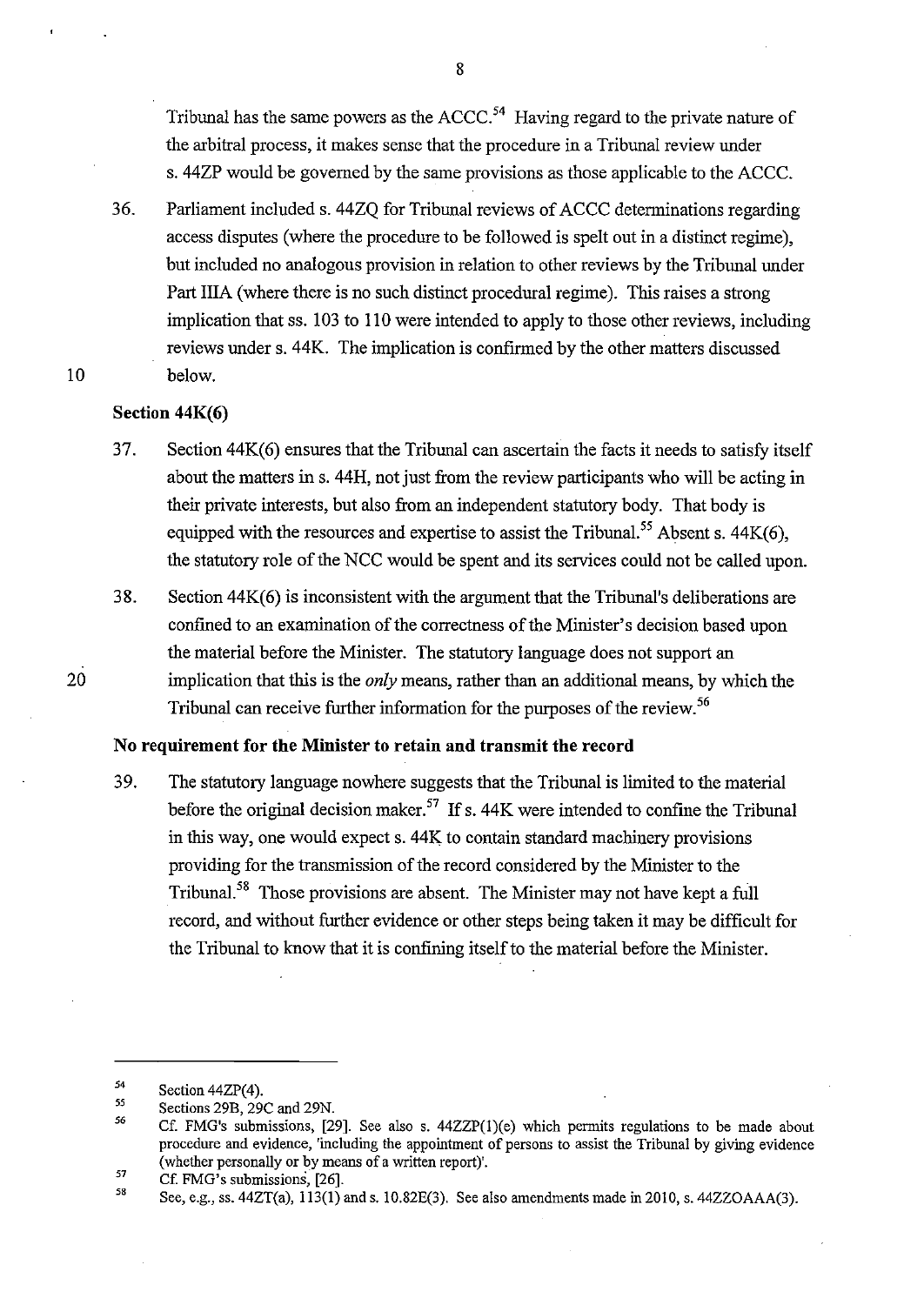#### **The 2010 amendments**

- 40. The July 2010 amendments to s. 44K, including the extra words added to s. 44K(4) and the insertion of s.  $44ZZOAA$ ,<sup>59</sup> were based upon Parliament's acceptance that the Tribunal's existing jurisdiction involved a full merits review. The purpose of the amendments was to modify that existing jurisdiction by placing certain limits on the material eligible for consideration by the Tribunal, but not so as to inhibit the Tribunal from obtaining all reasonable and appropriate information.<sup>60</sup>
- 41. This is a case where the subsequent amendments confirm that the proper construction of the pre-existing statutory provision is that it provided for merits review, just as Parliament assumed when it enacted the later amendments.<sup>61</sup>
- 42. Consistently with the earlier Tribunal decisions regarding the nature of a review under s. 44K, the original Explanatory Memorandum to the Trade Practices Amendment (Infrastructure Access) Bill 2009 stated, in its description of the then current law, that a review of a Part IliA decision is a complete rehearing of the matter and that new information may be submitted to the Tribunal. $^{62}$  In contrast, it described the proposed more limited review model which now appears in  $s$ .  $44K(4)$  as 'limited merits review'.<sup>63</sup>
- 43. A Supplementary Explanatory Memorandum for this Bill was subsequently issued in  $2010$ , <sup>64</sup> following the report of the Senate Standing Committee on Economics – Legislation Committee on 9 March 2010.<sup>65</sup> The Supplementary Explanatory Memorandum addressed the new proposed ss. 44ZOAAA(4), (5) and (7), and stated that under the new provisions the Tribunal may request any information it considers is material to the review, and that the information sought by the Tribunal may be in whatever form the Tribunal sees fit.<sup>66</sup>

Ibid.

9

20

<sup>59</sup>  The other amendments included the insertion of ss. 44KA and 44KB, which provide further confirmation that a review by the Tribunal is a 'proceeding'.

<sup>60</sup>  See in particular ss. 44ZZOAA(a)(i) to (iv) and ss. 44ZZOAAA(3) and (5).

<sup>61</sup>  See *Deputy Federal Commissioner of Taxes (SA) v. Elder's Trustee and Executor Co Ltd* (1936) 57 CLR 610 at 625-6, referred to with apparent approval in *Commissioner of Taxation v. Anstis* (2010) 241 CLR 443 at [24] per French CJ, Gummow, Kiefel and Bell JJ.

<sup>62</sup>  63 Explanatory Memorandum to the Trade Practices Amendment (Infrastructure Access) Bill 2009, 29 October 2009, p.10.

<sup>64</sup>  Supplementary Explanatory Memorandum to the Trade Practices Amendment (Infrastructure Access) Bill 2009,2010.

<sup>65</sup>  66 Senate Standing Committee on Economics - Legislation Committee,' Trade Practices Amendment (Infrastructure Access) Bill2009', 9 March 2010.

Supplementary Explanatory Memorandum to the Trade Practices Amendment (Infrastructure Access) Bill 2009, 2010, [1.3], [1.4], [1.6] and [1.7]. Separately, the Supplementary Explanatory Memorandum also stated at [1.8] that the Tribunal would continue to exercise its powers and functions in accordance with the general procedural provisions in Part IX, Division 2. The amendments thus proceeded on the basis that these procedural and evidentiary provisions are applicable to reviews by the Tribunal under Part IliA.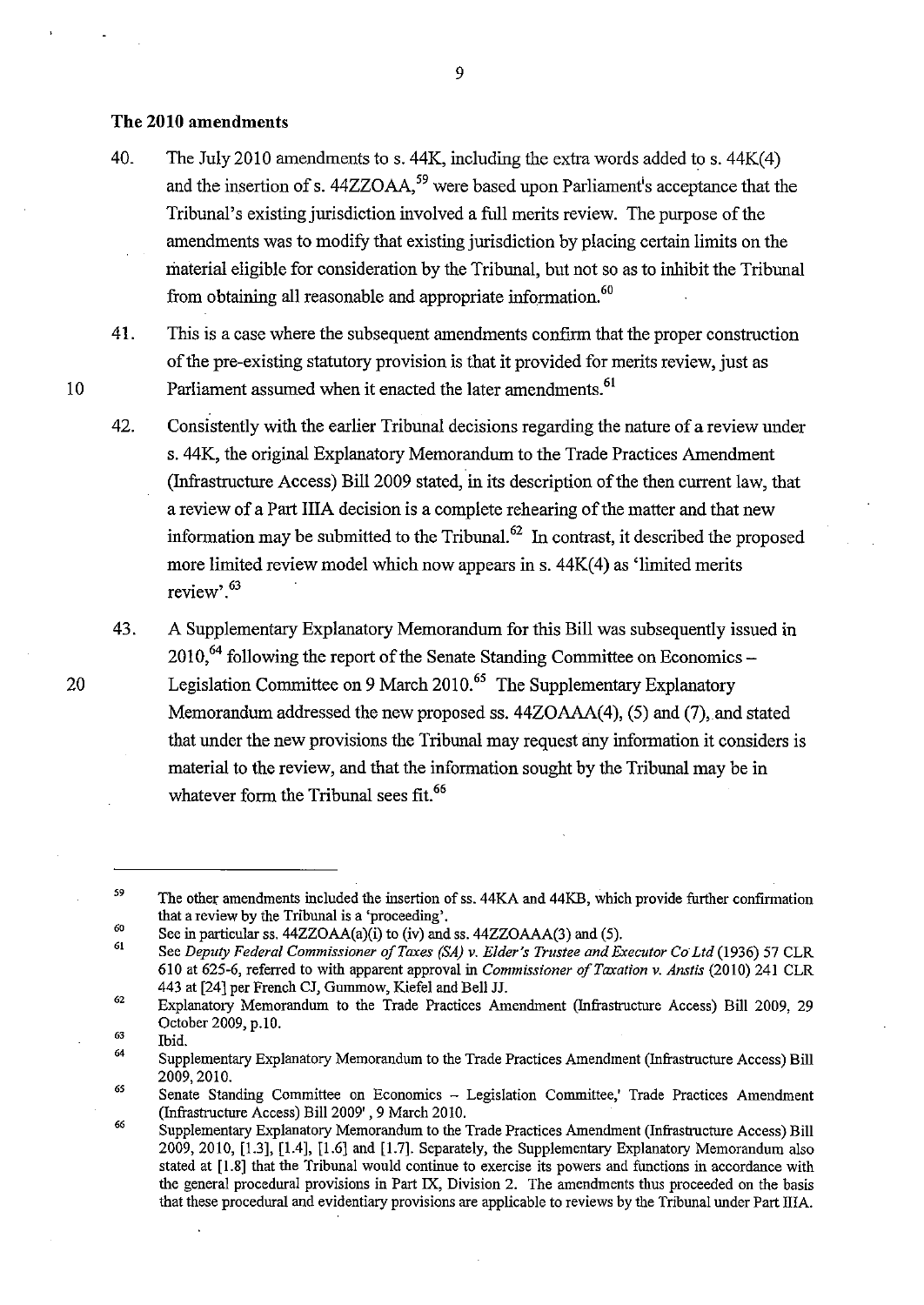44. Even the review model found in the amended s. 44K(4) expressly contemplates that the Tribunal may have regard to various categories of information that were not before the Minister. It would be a strange result indeed if, in seeking to place some limits on the information that might be considered by the Tribunal, Parliament had achieved the opposite result by expanding the Tribunal's jurisdiction. Yet that is FMG's argument.

### **Target time limits**

45. If the Minister does not make a decision within 60 days, he or she is deemed to have decided not to declare the service.  $67$  The standard period for the Tribunal to make a decision is four months, which may be extended. $68$  The Tribunal is given a longer (potentially much longer) period than the Minister, albeit that the Tribunal is required to satisfy itself about the same criteria when it makes its decision. The reasons for this are not hard to discern. The Tribunal comprises a panel of three, it is the last administrative decision-maker about issues of national significance, the person who applied for the declaration recommendation and the provider are entitled to participate in the review,  $^{69}$  it proceeds by way of hearing, it must afford procedural fairness, it is given explicit powers to gather and consider additional material including sworn evidence, it is not subjected to a guillotine time limit in the same way as the Minister and, as all these factors indicate, it must consider the matter of whether or not a declaration should be made afresh on the material before it.

30

10

## 20 **Section 44ZZP and the regulations**

- 46. Section 44ZZP(1) provides that the regulations address a number of matters concerning the functions of the Tribunal under Part IliA, including in relation to procedure and evidence. Regulations made under or supported by that provision apply to the functions of the Tribunal under Part IIIA generally,<sup>70</sup> save as expressly excluded in s. 44ZZP(2).
- 47. Section 172 also enables regulations to be made in connection with the procedure of the Tribunal.
- 48. The scheme of the regulations is that reviews under s. 44K are characterised as review proceedings before the Tribunal. A number of the regulations within Part 2 of the regulations (entitled 'General') are expressly directed to reviews by the Tribunal under

69 Regulations 22B(l) and (2).

70 Sees. 44ZZP(l).

<sup>67</sup>  Section 44H(9).

<sup>68</sup>  Section 44ZZOA. Under the 2010 amendments, the 'expected period' was extended to 180 days (s. 44ZZOA(2)) and 'clock stoppers' were introduced (ss. 44ZZOA(3) to (5)). The time period can still be extended (s. 44ZZOA(7)).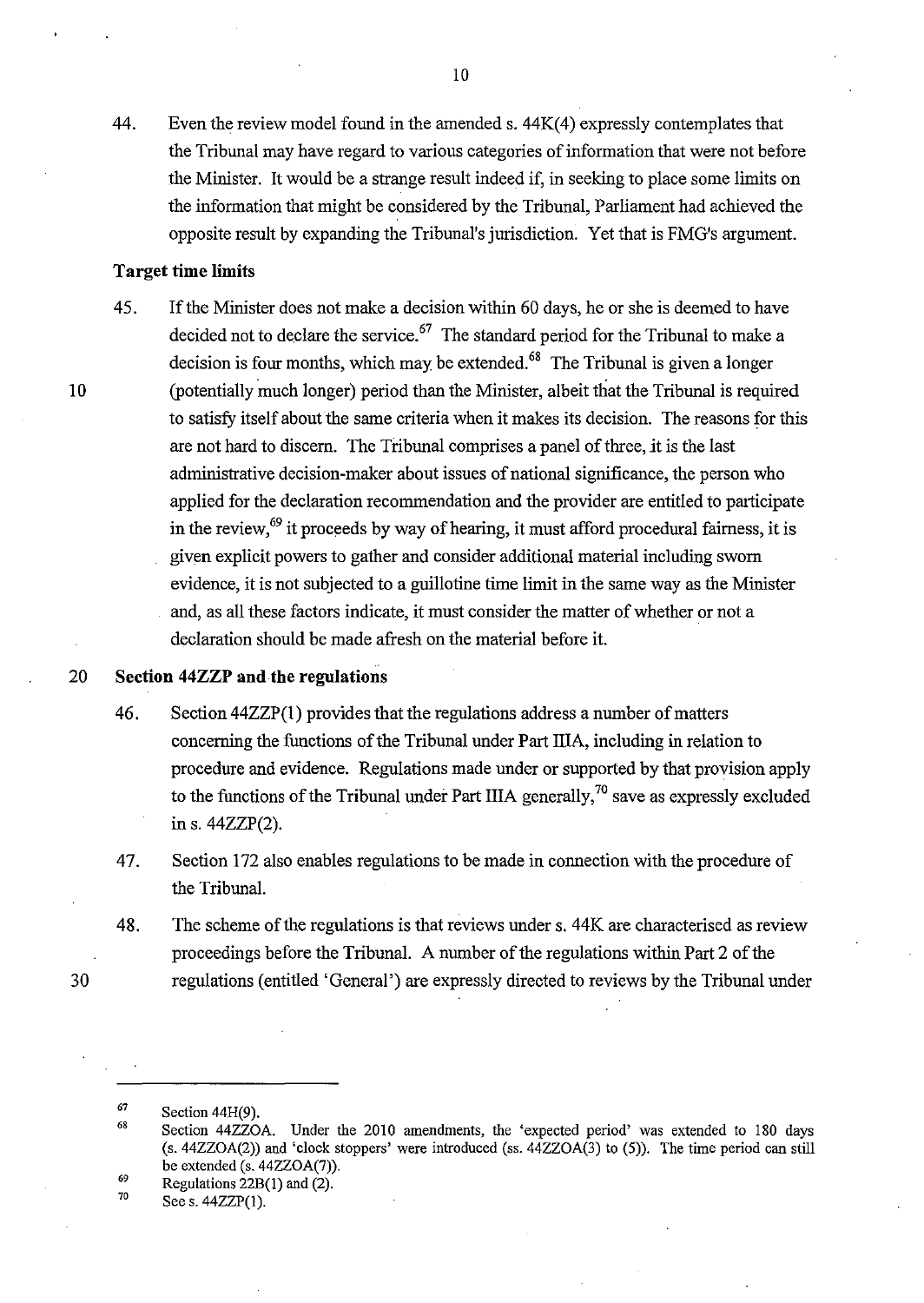s.  $44K<sup>71</sup>$  The other regulations within Part 2 are equally applicable to reviews under s. 44K. Part 2 contains no provision equivalent to regulation  $280^{22}$ 

10

49. Regulation 22 is significant. It is located between regulations 20A and 22B, each of which expressly applies to reviews under s. 44K. The natural inference is that regulation 22 also applies to reviews under s.  $44K<sup>73</sup>$ 

50. The reference in regulation 22 to the power to give directions for the provision of preliminary statements of facts and contentions<sup>74</sup> rebuts the suggestion that the review process lacks any documents akin to pleadings. 75 The power to give directions for the production of documents and with respect to the giving of written and oral evidence by persons to the Tribunal<sup>76</sup> demonstrates that the Tribunal may have regard to documents and other evidence that was not before the Minister.

51. FMG relies upon regulation 7B to repel the application of regulation  $22.^{77}$  This is wrong. Section 44ZZP(2) provides that regulations made under subsection (1) do not apply in relation to the functions of the Tribunal under a State/Territory energy law or a designated Commonwealth energy law. This express exclusion indicates that the regulations otherwise apply when the Tribunal is exercising its other functions, including review under s. 44K. Regulation 7B is required due to the operation of s. 44ZZP(2), not for any other reason.

7l Regulations 20A and 22B.

77 FMG's submissions, [67]. II

<sup>72</sup>  Regulation 28Q provides that regulations 22 and 22A do not apply to a review under Part 2A (which relates to reviews by the Tribunal under ss. 44ZP or 152DO of an access determination made by the ACCC). Note that regulation 28B still refers to a review under Part 2A as relating to a determination made by the ACCC under s 152DO (in addition to s 44ZP) even though s 152DO was repealed in 2002.

<sup>73</sup>  Notably, it is clear from the explanatory materials that Parliaroent understood reviews under Part IliA to be 'review *proceedings'* for the purposes of regulation 22. A suite ofregulations were introduced in 1996 to amend a number of existing regulations, and introduce new regulations, relating to the Tribunal's powers generally under the CCA. The Explanatory Statement to the *Trade Practices Regulations (Amendment) 1996* (Cth) relevantly provides:

<sup>&#</sup>x27;Under Part IliA of the Principal Act, the Tribunal may, upon application, review Ministerial decisions and Commission access determinations. Regulations 3 and 4 of the Amending Regulations amend Registrations [sic] 17 and 18 of the Principal Regulations to provide for the title of the application in those review proceedings and the lodgement of the application'.

<sup>&#</sup>x27;Regulation 6 of the Amending Regulations amends regulation 22 of the Principal Regulations to specifically allow the Tribunal to give directions with respect to evidence in proceedings before the Tribunal. This, for instance, enables the Tribunal to commission and receive experts' **reports as evidence.** 

The Tribunal may exercise this power in respect of any proceedings before the Tribunal (except in respect *of* the review *of* access arbitration determinations).'

<sup>74</sup>  75 Regulation  $22(1)(a)$ .

FMG's submissions, [43].

<sup>76</sup>  Regulations 22(1)(a) and 22(1)(aa). See also regulation 22A.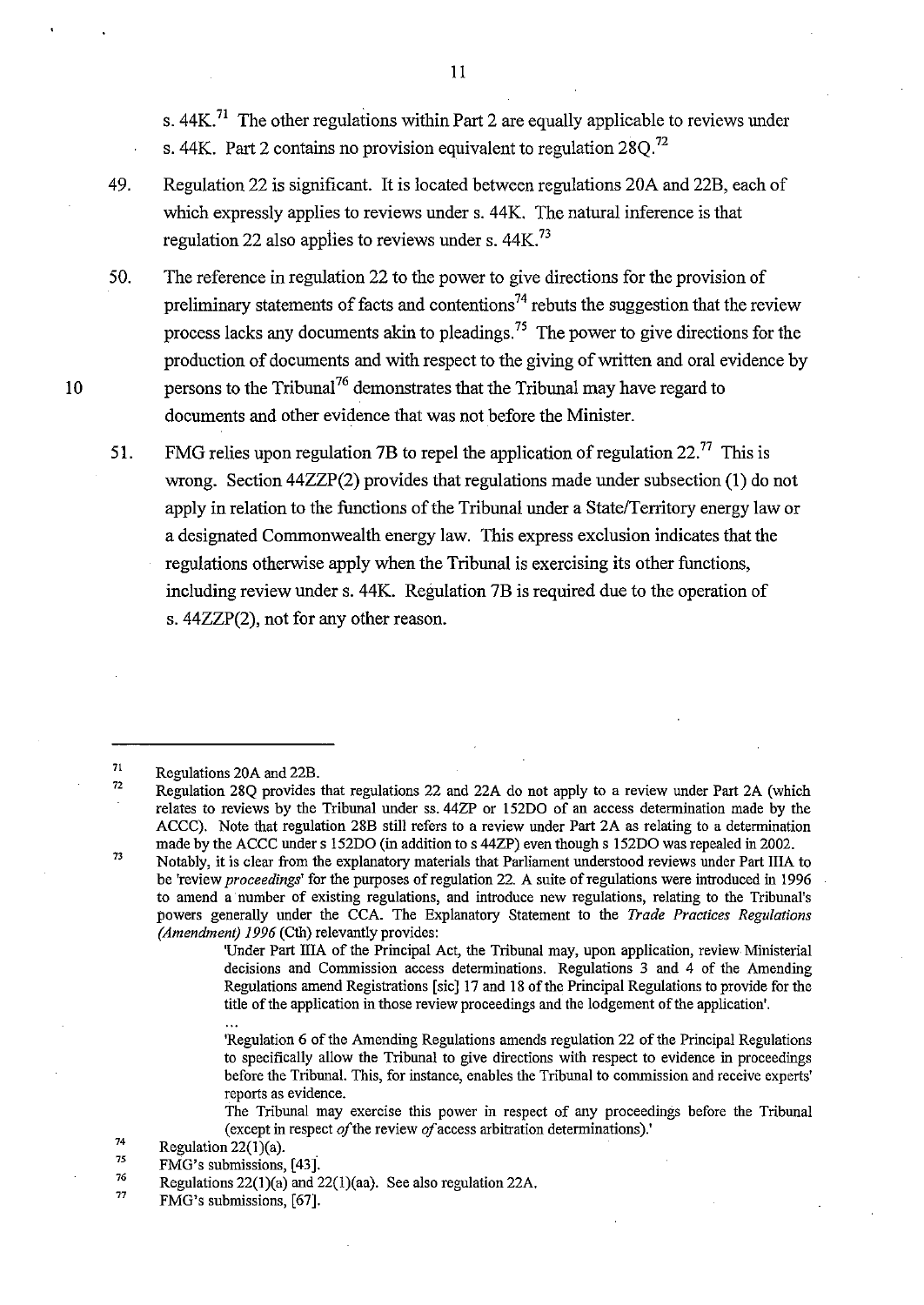52. FMG argues that Regulation 22 is made in pursuance of s. 104 with the consequence that it is confined to Part IX reviews.<sup>78</sup> The consequence does not follow from the premise. Section 104 is not the sole source of power for Regulation 22. It also falls within the scope of the powers conferred by ss. 44ZZP(1) and 172. The first of these sections is contained within Part IliA. Once it is accepted that other parts of the Act, other than Part IX, provide for Tribunal reviews, there is no reason to suppose that s. 104 is confined to Part IX reviews. Its language is perfectly general, and when all of the relevant considerations are brought to account, it is plain that Regulation 22 applies to proceedings before the Tribunal under Part IliA.

#### 10 **Proceedings before the Tribunal**

- 53. Part III contains a number of basic provisions of general application to the Tribunal, concerning such matters as the constitution of the Tribunal for particular matters and for the disclosure of interests by members of the Tribunal.<sup>79</sup> Those provisions refer to 'proceedings'. They are plainly applicable to all proceedings before the Tribunal, including reviews under s. 44K.
- 54. FMG attempts a distinction between reviews of the kind provided for in Part IX of the Act and those found in Part IIIA such as s. 44K.<sup>80</sup> In fact Part III suggests that the Tribunal may only act by conducting a 'proceeding'.<sup>81</sup> Hence a review under s.  $44K$ must be a 'proceeding'. Regulation 22 applies generally to 'proceedings before the Tribunal'.
- 55. The 2010 amendments also proceed on the footing that reviews under s. 44K are proceedings before the Tribunal. 82

#### **Division 2 of Part IX**

*Section 1 02A* 

- 56. Division 2 of Part IX of the Act, containing ss. 102A to 110, deals with procedure and evidence in 'proceedings' before the Tribunal.<sup>83</sup>
- 57. Although s. 1 02A does not refer expressly to applications to the Tribunal made under Part IIIA, including s. 44K, the definition is inclusive only. The scheme of the Act is that if Division 2 of Part IX is not intended to apply, it is specifically excluded.<sup>84</sup>

<sup>7&</sup>amp; FMG's submissions, [68].

<sup>79</sup>  See, e.g., ss. 37, 40,41 and 43.

<sup>80</sup>  FMG's submissions, [69].

<sup>81</sup>  Sections 40, 41, 42 and 43. See also regulations 17 and 19 which suggest that any application to the Tribunal under the Act is a 'proceeding.'

<sup>82</sup>  See, e.g., ss. 44K(6B)(a)(iv), 44KA(2) and 44KB{l) and (2).

<sup>83</sup>  See, e.g., ss. 102A, 103{1), 104 and 110.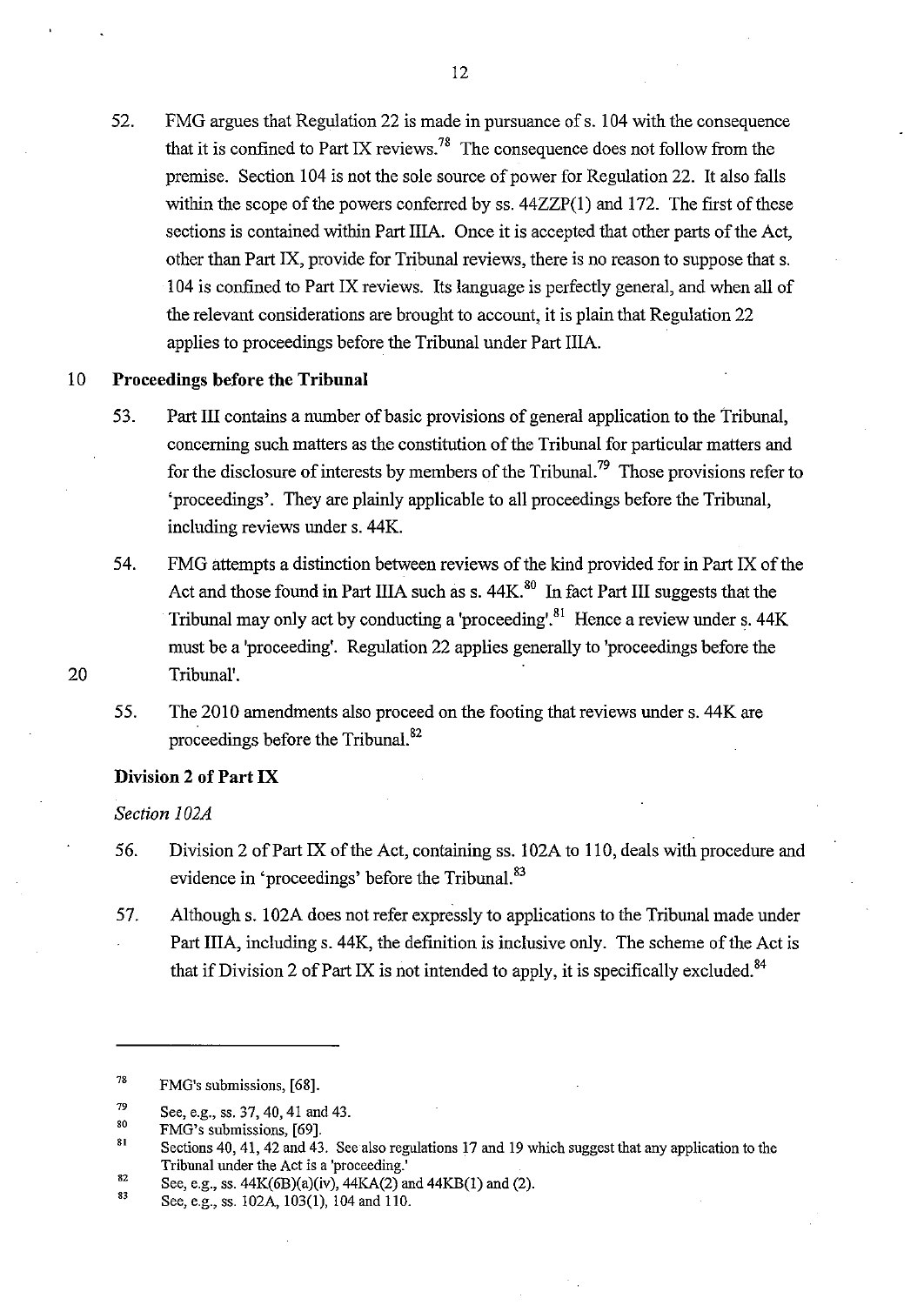- 58. Section  $102A^{85}$  was inserted in 2006.<sup>86</sup> It was part of a suite of amendments which introduced a new regime concerning applications directly to the Tribunal for merger authorisations, 87 and a new process of merger clearances in which the ACCC could make determinations regarding merger clearances and the Tribunal can review the ACCC's determinations.<sup>88</sup> The definition in s. 102A was inserted to leave no doubt that the procedural and evidentiary provisions in Division 2 of Part IX applied to the two new kinds of proceedings before the Tribunal referred to in the two subparagraphs of the definition. The Supplementary Explanatory Memorandum explained that the intention of the (revised) amending Bill was to ensure that the Tribunal has all appropriate powers and procedures, and sufficient flexibility of operation, to take on its new merger functions. 89 By inserting s. 1 02A, Parliament did not intend to limit or narrow the types of proceedings before the Tribunal to which the Division applied.
- 59. In various places, the Act confirms that Division 2 applies to proceedings before the Tribunal in addition to those expressly referred to in the definition in s. l 02A. Examples include review of Ministerial decisions under s.  $10.82E<sup>90</sup>$  and reviews under ss.  $10.82B<sup>91</sup>$  and  $151CJ<sup>92</sup>$  Thus Division 2 applies outside Part IX.

### *Section 103*

10

20

- 60. Section 103 is entitled 'Procedure generally', and it provides that, in proceedings before the Tribunal, the procedure of the Tribunal is, subject to the Act and the regulations, within the discretion of the Tribunal.<sup>93</sup>
- 61. If s. 103 applies to reviews under s. 44K, which Rio Tinto submits that it does, this tells against FMG's construction of s.  $44K$  – for example, if the Tribunal were limited to considering only the material that was before the Minister, the procedure of the Tribunal would not be within its discretion, but would be circumscribed by a supposed limitation on the material that the Tribunal could consider.

93 Section 103(1)(a).

<sup>84</sup>  See s. 44ZQ. Section 44ZZR is in a different position – it deals with a particular issue of inconsistency between various laws, and specifies particular provisions of Division 2 for that purpose: see s. 44ZZR(l) and (3). To similar effect are s. 44ZZR(2) and regulation 7B.

<sup>85</sup>  And the identical provision s. 29P, in Part Ill.

<sup>86</sup>  *Trade Practices Legislation Amendment Act (No. 1)* 2006.

<sup>87</sup>  See Subdivision C of Division 3 of Part VII, referred to in sub-paragraph (a) of the definition of 'proceedings' in s. 102A.

<sup>88&</sup>lt;br>89 See s. 111, referred to in sub-paragraph (b) of the definition of 'proceedings' in s. 102A.

Supplementary Explanatory Memorandum to the Trade Practices Legislation Amendment Bill (No. I) 2005,p. 2.

<sup>90</sup>  91 See the note to s. 10.82E. Thus Division 2 governs the review of a Ministerial decision. The review is assumed to be a proceeding.

See the note to s. 10.82B.

<sup>92</sup>  See the note to s. 151CJ. Similar notes were formerly contained in ss. 152AW and l52CF within Part XIC. Those sections were repealed in 2010, but that does not affect this argument.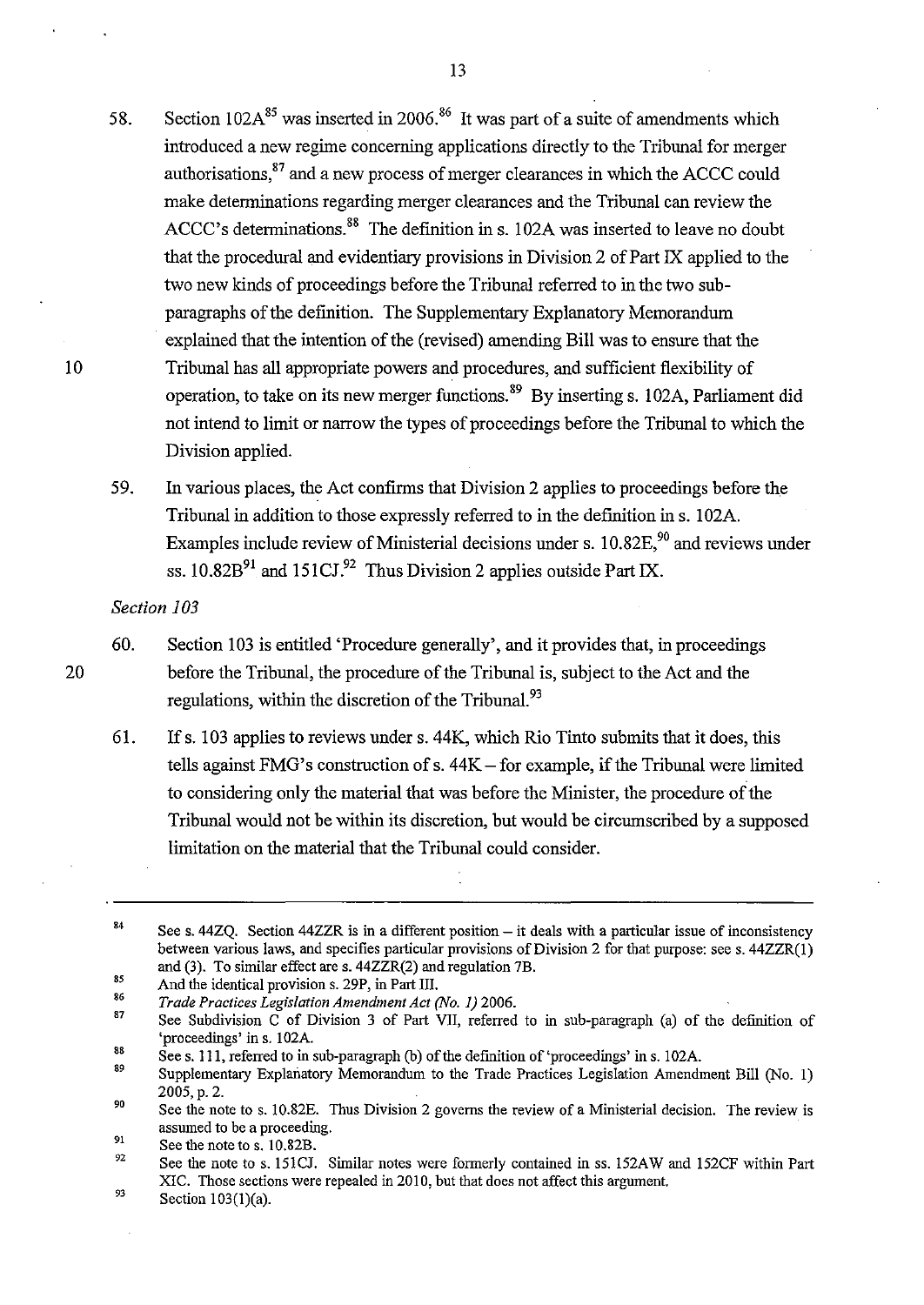- 62. The Tribunal has previously held that s. I 03 applies to all proceedings before the Tribunal, whether or not they are for review of determinations by the  $ACCC<sup>94</sup>$ . The analysis of this question in those decisions is correct. Section 103(1) confers an independent power on the Tribunal to gather evidence as it sees fit for the discharge of its functions, including its functions under s. 44K.
- 63. Even if s. 103 did not apply to the Tribunal's review under s 44K, this is no reason to confme the Tribunal's task in the manner contended for by FMG. The other provisions and regulations discussed above are more than sufficient to establish that the Tribunal is required to conduct a merits review under s. 44K.

#### 10 *The heading to Part IX*

20

30

- 64. FMG relies on the heading to Part  $IX -$  "Review by Tribunal of Determinations of Commission".<sup>95</sup> It is evident that that heading has been overtaken by later legislative changes and is no longer accurate:
	- (a) When the heading was enacted, Division 1 of Part IX was the sole source of the Tribunal's power to review. That is no longer the case.
	- (b) The note to s. 10.82E, referred to above,<sup>96</sup> indicates that Division 2 of Part IX applies to reviews by the Tribunal of decisions of the Minister (not the ACCC) under Division 14B of Part X; and
	- (c) Section 102A(a) provides that Division 2 of Part IX applies to applications to the Tribunal under Subdivision C of Division 3 of Part VII. Under that Subdivision, the application to the Tribunal for a merger authorisation is made to the Tribunal directly,  $97$  and is not a review of a determination of the ACCC.

### **The practical consequences ofFMG's construction**

- 65. FMG's approach to the s. 44K issue means that, in re-considering whether or not to declare the service, the Tribunal would not be entitled to have regard to current information concerning the issues required to be addressed under s. 44H, including each of the statutory criteria in s. 44H(4). Such an approach is antithetical to the review process contemplated by s. 44K, particularly where a number of the criteria require consideration of likely future circumstances (such as whether access to the service would promote a material increase in competition and whether access to the
- 94 *95 Re Freight Victoria* at [17]; *Re Asia Pacific Transport Pty Ltd* [2003] ACompT I at [7]; *Re Lakes R Us Ply Ltd* [2006] ACompT 3 at [27)-[28); *ReApplication by Fortescue* at [15)-[20).
- 96 FMG's submissions, [58].
- 97 . See footnote 90 above.

See, e.g., ss. 95AT(l), 95AU and 95AZG.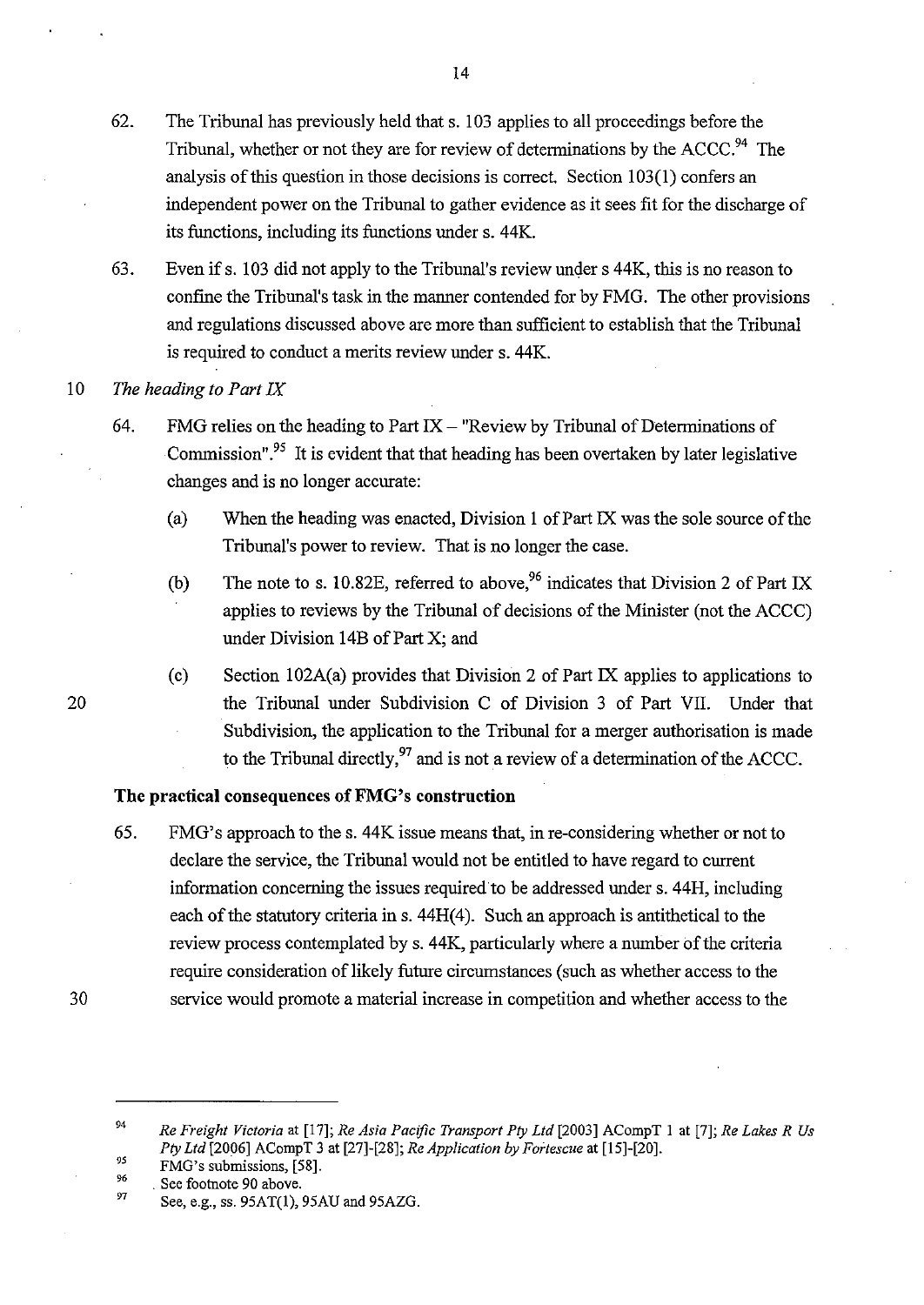service would not be contrary to the public interest).<sup>98</sup> The exclusion of current information would also run counter to the objectives referred to in ss. 44AH and 44H(IA).

66. For example, in the proceedings below, since the Minister's decision:

- (a) there had been further potential future developments in the global iron ore trade, particularly in China and India;<sup>99</sup>
- (b) additional mines were being developed by Rio Tinto;<sup>100</sup>
- (c) Rio Tinto had established a single operations centre at Perth Airport;<sup>101</sup>
- (d) Rio Tinto had completed an expansion of export capacity to 220 Mtpa, and had a number of (revised) planned expansions for significant increases in production:  $^{102}$
- (e) a joint venture had been proposed between Rio Tinto and BHP Billiton which presaged a reshaping of future mine developments in the Pilbara;<sup>103</sup>
- (f) other miners had made significant announcements regarding their resources and proposed developments, including announcements by Aquila regarding tenements in the vicinity of the Robe railway line, and announcements by FMG regarding its tenements within the Solomon group;<sup>104</sup> and
- (g) FMG had proposed various future expansions, from 55 Mtpa to 95 Mtpa, then to !55 Mtpa, and then to 255 Mtpa or more, and there had been developments and announcements in relation to the proposed future port at Anketell Point, including the signing of a cooperation agreement between FMG and Aquila, and the proposed Dixon railway line.<sup>105</sup>

#### **Procedural** fairness

- 67. There are a number of facets of the statutory scheme that bear upon the Tribunal's obligations to accord procedural fairness upon.a review under s. 44K:
	- (a) the Tribunal is required to satisfy itself of the criteria;

<sup>98</sup>  99 The importance of the Tribunal's ability to take into account further evidence than was available to the decision maker whose decision is under review was emphasised by the Tribunal in the context of authorisations, see *Qantas Airways Limited* (2005) ATPR [42-065 (*Qantas Airways*) at [129]-[137].

<sup>100</sup>  *Re Fortescue* at [100]-[102] (AB 1977-8).

<sup>101</sup>  *Re Fortescue* at [310] (AB 2024).

<sup>102</sup>  *Re Fortescue* at [314]-[315] (AB 2025).

<sup>103</sup>  *Re Fortescue* at [378]-[407] (AB 2037-41).

<sup>104</sup>  *Re Fortescue* at [408]-[412] (AB 2041-3).

See, e.g., *Re Fortescue* at [440] and [443] (AB 2048) and at [769] and [777]- [779] (AB 2128-9).

<sup>105</sup>  *Re Fortescue* at [446]-[462] (AB 2049-51). ·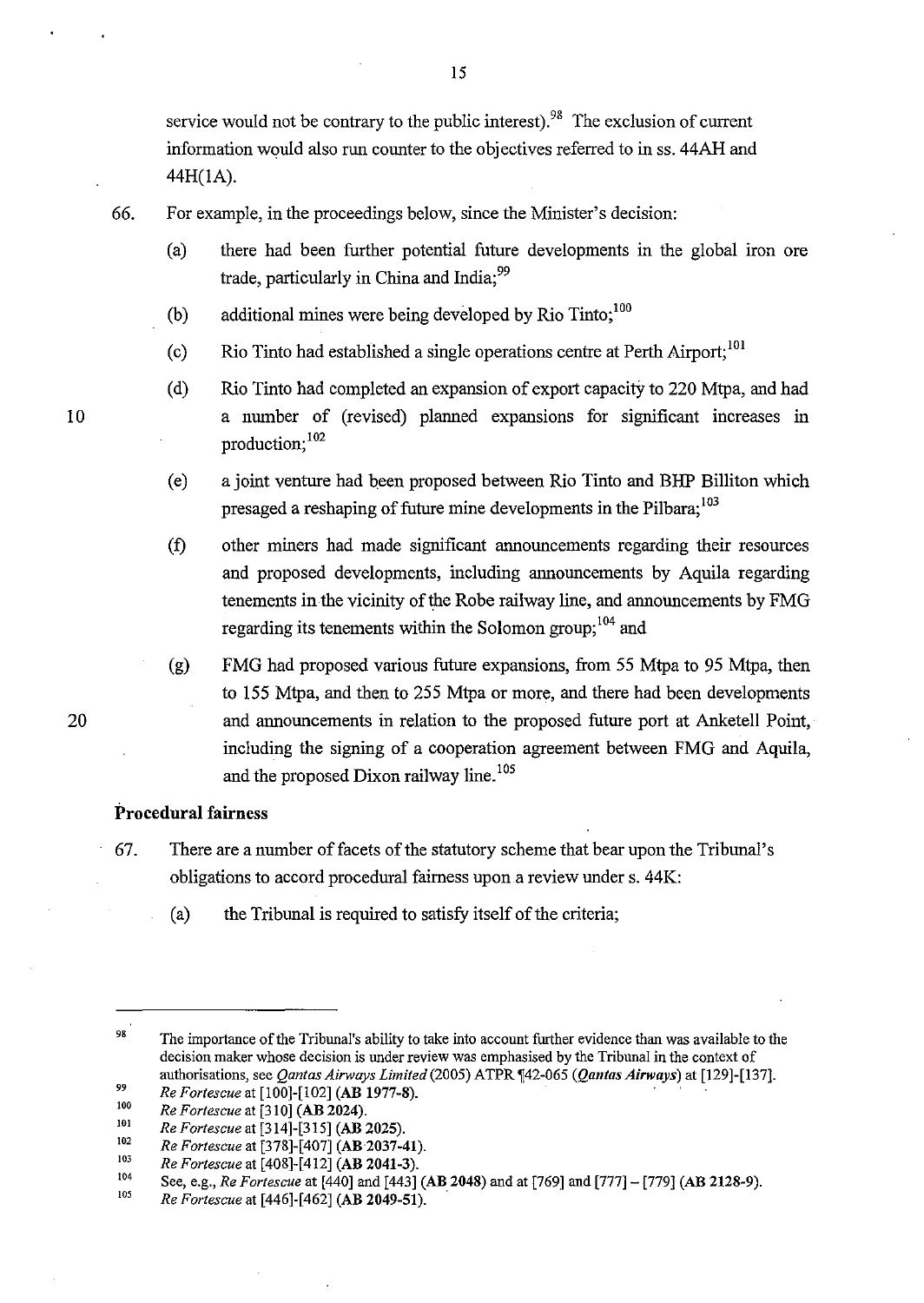- (b) the Tribunal is required to 'stand in the shoes' of the Minister, but a number of months may have passed since the Minister's decision;
- (c) the applicant for the declaration recommendation and the provider are entitled to participate in the review;
- (d) the decision to be made is likely to have a substantial impact on private property rights in relation to a significant infrastructure facility; and
- (e) the Tribunal may decide that the Minister has applied the wrong legal test, and that the relevant facts need to be assessed within a different legal framework from that adopted by the Minister.
- 10 68. The Tribunal was correct to conclude in the present case that the rules of procedural fairness required the Tribunal to afford a party likely to be adversely affected by its decision the right to be heard, including the right to bring forward evidence.<sup>106</sup>
	- 69. The Tribunal could also properly take the view that the requirements of procedural fairness required the Tribunal to permit affected parties to be given the opportunity to bring forward up-to-date evidence addressing matters relevant to the application of s. 44H<sup>107</sup>
	- 70. The requirements of procedural fairness support the resolution of the s. 44K issue for which Rio Tinto contends. On FMG's construction of s. 44K, the parties would have been denied the right to adduce updating evidence regarding significant issues, and the Tribunal would have made its decision on the basis of out-dated information. The Tribunal would have been required to make assumptions about developments in the future which ignored what had actually occurred in the real world. That unacceptable outcome is a further reason for rejecting FMG's construction.
	- 71. FMG again emphasises the amount of material that was before the Tribunal.<sup>108</sup> It must be borne in mind that there were four different applications before the Tribunal, concerning four different railway lines, each raising different issues as to its operation, congestion, technology and expansion plans. Those railway lines serve a multi-billion dollar export industry. Extensive sworn evidence was adduced before the Tribunal, but the issues addressed were in substance the same as had been raised before the NCC and the Minister, updated to take account of recent developments. Had the Tribunal applied the private feasibility construction of criterion (b) and considered that criterion as a preliminary issue, the evidence would have been very confined.

20

<sup>106</sup>  107 *Re Fortescue* at [24] (AB 1959-60). See also *ReApplication by Fortescue* at [23]-[26].

See, e.g., *Peko-Wa/lsend Ltd* at 45 per Mason J, referring to the general principle that an administrative decision maker is required to make his or her decision on the basis of material available to him or her at the time the decision is made, particularly where the decision in question is one which may adversely affect a party's iriterests. This passage was referred to with apparent approval in *Shi* at [42] per Kirby J.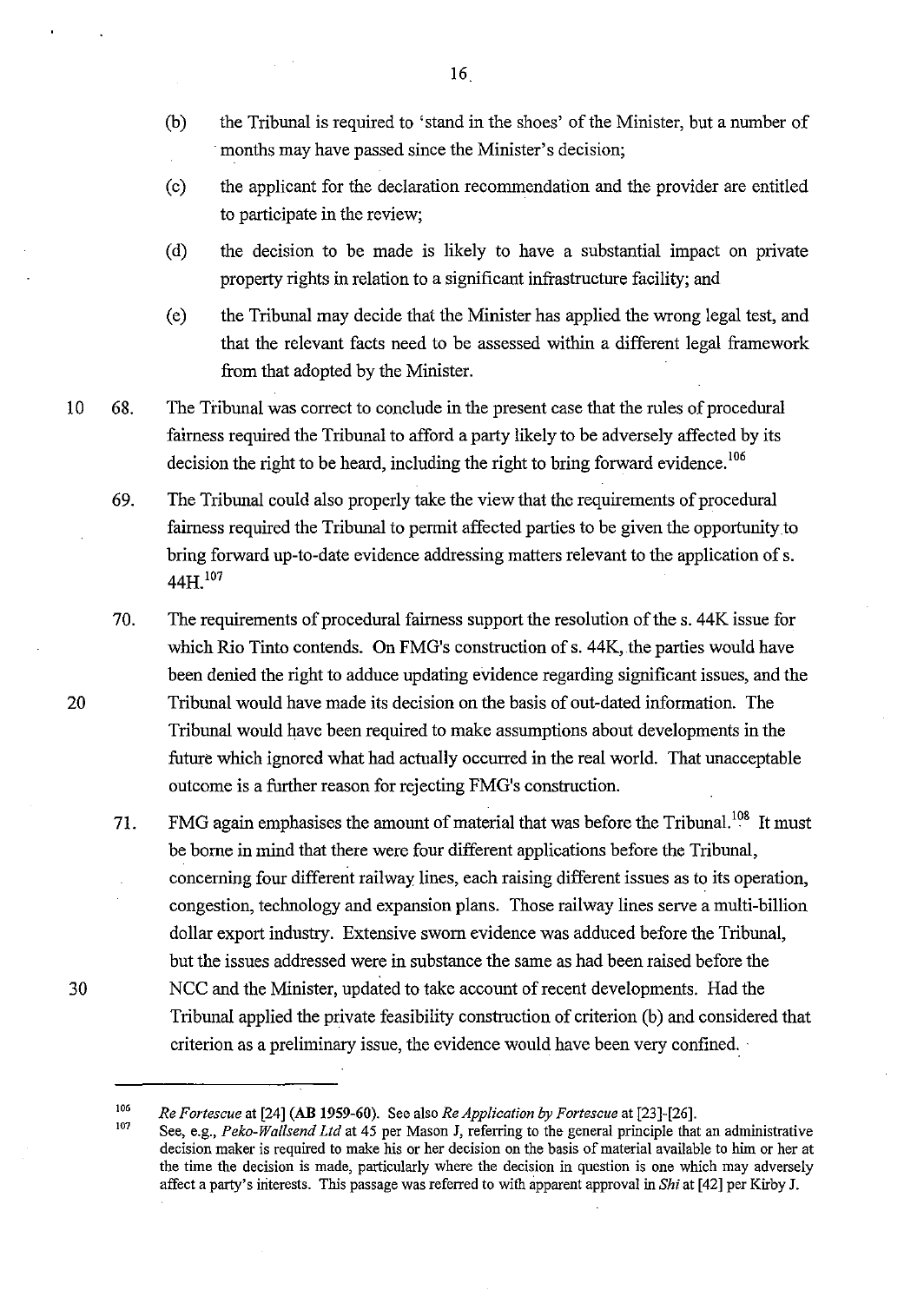#### **FMG's argument concerning Chapter III of the Constitution**

- 72. In reliance upon its argument regarding Chapter III of the Constitution, FMG contends that the Tribunal's function upon review is limited to reviewing the decision of the Minister for 'correctness' or 'error'.<sup>109</sup> It says that the Tribunal's task in considering criterion (f) must be 'read down' to 'a review of whether the notion of the public interest that the Minister deployed was outside the available range (recognising that that range will be a very broad one)',  $^{110}$  and that the Tribunal's task in relation to the discretion must be similarly 'read down'.<sup>111</sup> These submissions suffer the same flaw referred to earlier  $-$  it is clear from the language of s. 44K that the Tribunal's task on review is not akin to judicial review of the Minister's decision;<sup>112</sup> rather, it is for the Tribunal to satisfy *itself* in relation to all of the criteria, exercising the same powers as the Minister.<sup>113</sup> FMG's construction is not open on the statutory language.
- 73. The question raised by FMG's argument concerning Chapter III is therefore not, as FMG would have it, whether the Tribunal's function under s. 44K, and in particular in considering criterion (f), should be 'read down' (i.e. re-written) so that it is to review the Minister's decision for correctness; rather, the question raised is whether s. 44K (and as a consequence the whole scheme of Division 2, and ultimately of Part IliA), confers a function upon a presidential member of the Tribunal (being a Federal Court judge) that is incompatible either with the judge's performance of his or her judicial functions or with the proper discharge by the judiciary of its responsibilities as an institution exercising judicial power (the incompatibility condition).<sup>114</sup>
- 74. No such incompatibility arises. The functions to be performed by a presidential member of the Tribunal on a review under s. 44K are not of such a nature that the capacity of the judge to perform his or her judicial functions with integrity is compromised or impaired. Nor are they of such a nature that public confidence in the

l1l Ibid.

10

20

<sup>108</sup>  FMG's submissions, [72].

<sup>109</sup>  FMG's submissions, [91] and [102].

llO FMG's submissions, [101].

<sup>112</sup>  Indeed, if the Tribunal's function on review were to conduct judicial review, this may give rise to other Ch III issues given the Tribunal is made up of lay members as well as Federal Court judges.

ll3 The Tribunal's observations in relation to its review function under s.lO! of the Act are apposite. In *Qantas Airways* [136], the Tribunal noted: 'This proceeding is a hearing *de novo.* It does not involve an analysis of the Commission's determination for the purpose of identifying error and the applicants are not required to demonstrate any error on the part of the Commission. Rather, we must reach our own conclusions on whether the relevant tests for authorisation are satisfied on the evidence put before us, bearing in mind that there is no presumption in favour of the fmdings of the Commission: *QCMA* at 487; *Re Herald* & *Weekly Times Ltd on behalf of the Members of the Media Council of Australia* (supra) at 295; Re Rural Traders Co-operative (WA) Ltd (1979) 37 FLR 244 at 260.'

ll4 *Grollo v. Palmer* (1995) 184 CLR 348 *(Grollo)* at 364-5 per Brennan CJ, Deane, Dawson and Toohey JJ; *Wilson v. Minister for Aboriginal and Torres Strait Islander Affairs* (1996) 189 CLR 1 *(Wilson)* at 8-9 per Brennan CJ, Dawson, Toohey, McHugh and Gummow JJ.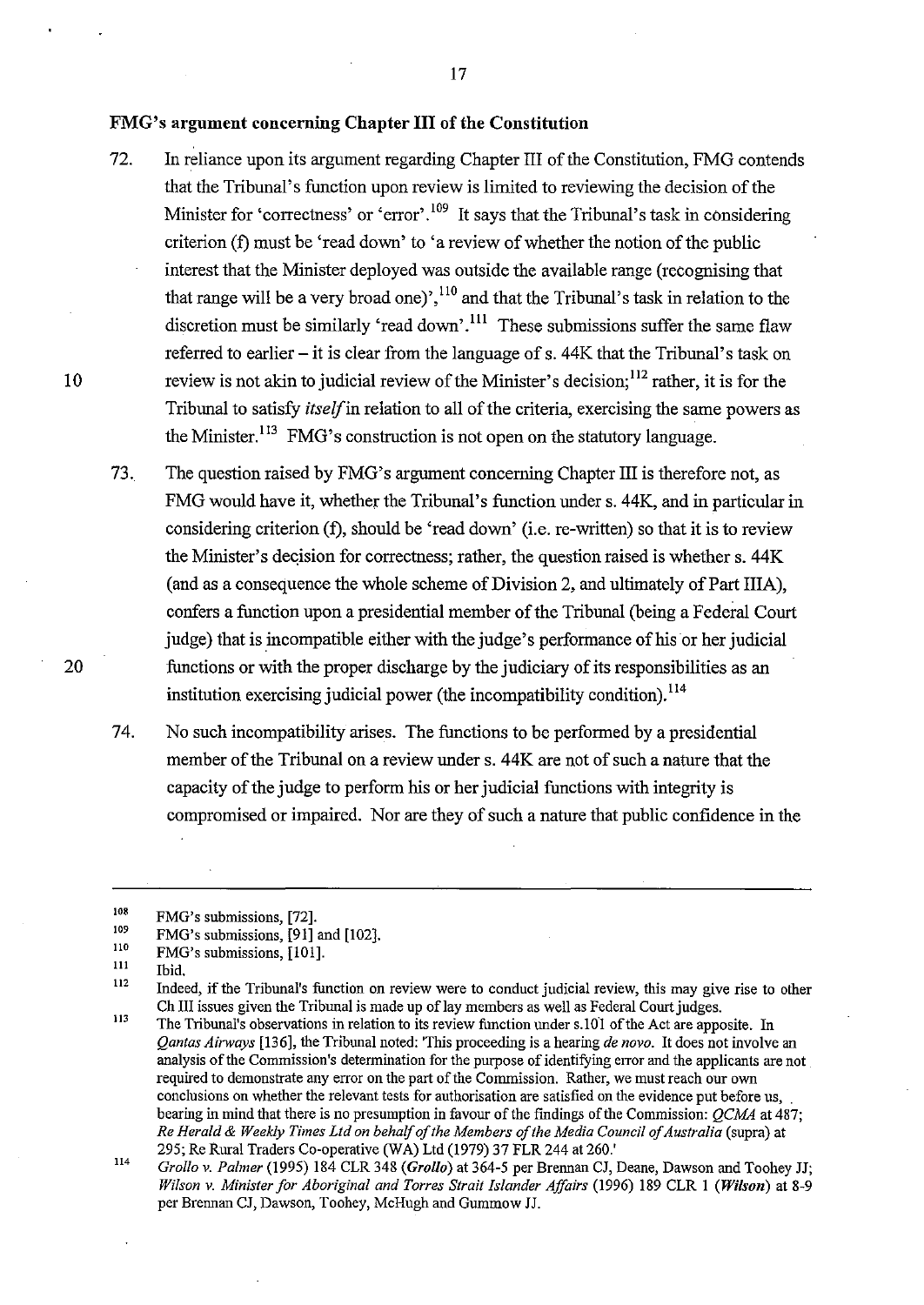integrity of the judiciary as an institution or in the capacity of the individual judge to perform his or her judicial functions with integrity is diminished.<sup>115</sup>

- 75. Section 44K requires the Tribunal to consider and apply statutory criteria and to exercise a discretion in deciding whether or not to declare a service. These functions do not compromise the independence of Chapter III judges from the political branches of government. The Tribunal's task it is far removed from the function of reporting to the Minister that was held to be invalid in *Wilson.*
- 76. Nor is public confidence in the integrity of the judiciary generally, or in the integrity of the particular presidential member, diminished by the Tribunal's role under s. 44K. Judges are commonly appointed to administrative tribunals, in which roles they may be required to review and re-hear administrative decisions.
- 77. Section 44K required the Tribunal to satisfy itself in relation to the criteria. The exercise undertaken by the Tribunal was required to be, and was, performed fairly, without bias and independently of any instruction, advice or wish of the legislature or the executive government. The Tribunal provided detailed reasons for each element of its decision. Criterion (f) is a statutory criterion which expressly requires the Tribunal to consider the public interest. The matters to which the Tribunal made reference constituted the Tribunal's legitimate consideration of factors which might be relevant to the application of criterion (f) and the discretion. They did not diminish either the actual or perceived independence of the presidential member of the Tribunal from the political branches of government. They give rise to no question of the presidential member acting incompatibly with the proper performance by him of his judicial power. 116
- 78. If, notwithstanding Rio Tinto's submissions, this Court were to accept that s. 44K is in breach of the incompatibility condition, the result that FMG seeks could not follow. The consequence would have to be that s. 44K does not validly confer any power upon a presidential member of the Tribunal. Section 44 K could not stand, with the consequence that the whole scheme of Division 2, and of Part IIIA, would have to be struck down. A similar consequence would arise in relation to the Tribunal's review of authorisations, notifications and arbitration determinations.<sup>117</sup> The same would probably also apply to the AAT, and to Fair Work Australia, both of which are required to consider the public interest.<sup>118</sup>

10

20

30

<sup>115</sup>  *Grollo* at 365; *Wilson* at 14.

<sup>116</sup>  Cf. FMG's submissions, [105].

ll7 See ss 90, 101(1) and 102(1) in relation to authorisations; ss 101A, 102(4)(a)(ii), 102(5A), 102(5AA) and I 02(5AB) in relation to notifications; and ss 44ZP and 44X(l )(b) in relation to arbitrations.

<sup>118</sup>  Section  $43(1)$  of the AAT Act permits the AAT to exercise all the powers and discretions that are conferred by any relevant enactment on the person who made the decision.' Where the original decisionmaker was required to consider the public interest, the AAT will similarly be required to consider the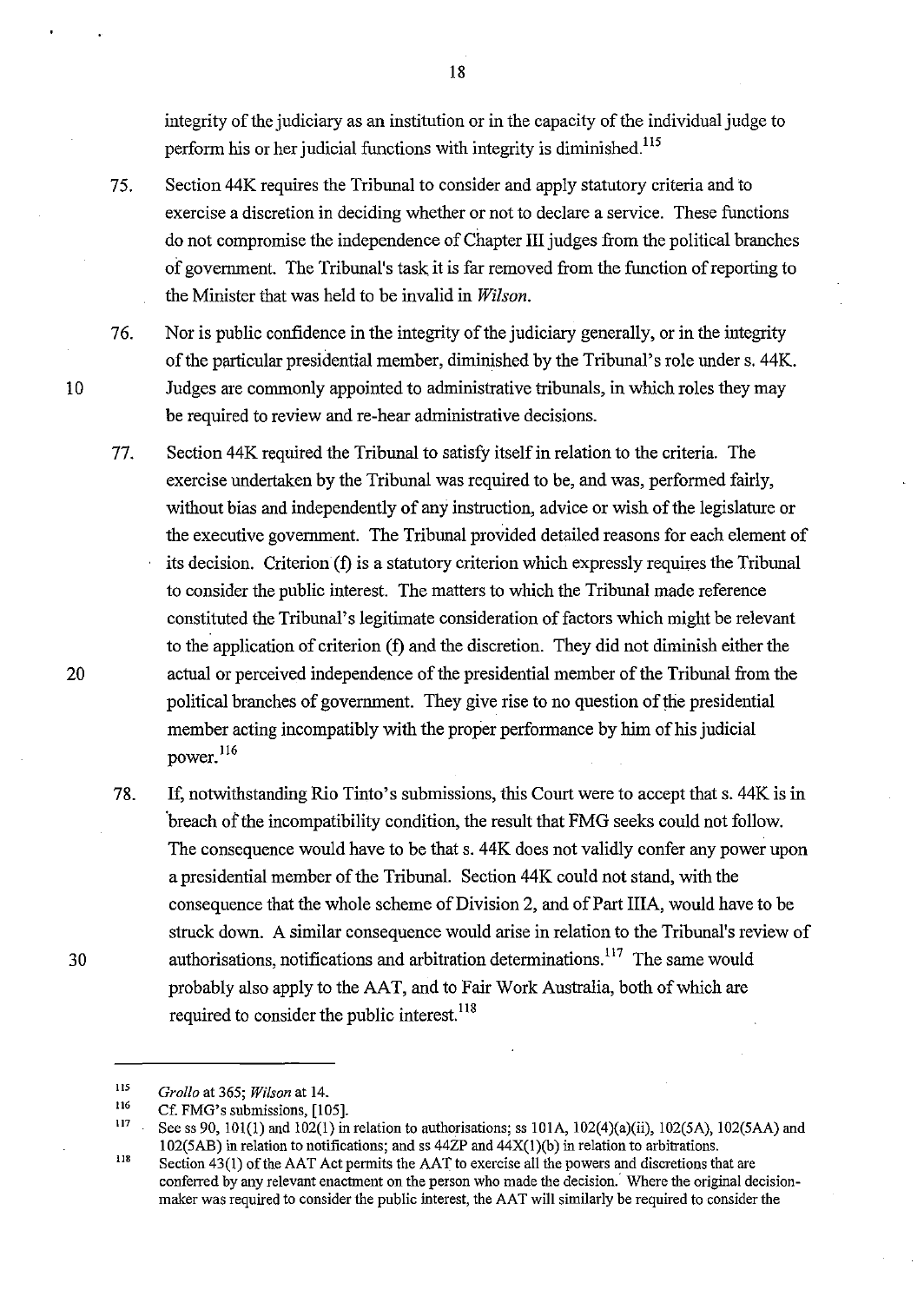### **Part IV: Consequences for the outcome of the appeals**

the appeals. In particular:

79. If the Court refuses to grant FMG leave to amend its notices of appeal, the appropriate disposition of the appeals is as set out in Rio Tinto's principal submissions.<sup>119</sup>

19

- 80. IfFMG is granted leave to amend its notices of appeal, it would seem necessary for s. 78B notices to be issued, and there may then need to be a further oral hearing.
- 81. IfFMG is granted leave to amend its notices of appeal, and the Court concludes that the proper construction of s. 44K is as FMG contends, with the consequence that the Tribunal was only permitted to consider the material that was before the Minister, then whether or not the proceedings will need to be remitted to the Tribunal will depend upon this Court's conclusions as to the other issues which are already the subject of
	- (a) if this Court upholds the Full Court's private feasibility construction of criterion (b), FMG's appeals should be dismissed- it would be unnecessary to remit the proceedings to the Tribunal, because the Minister adopted a net social benefit construction of criterion  $(b)$ ,  $^{120}$  and did not have the material to be satisfied on criterion (b) using the private feasibility construction;<sup>121</sup> the Minister's decision would inevitably have to be set aside on this ground alone;
	- (b) similar consequences would also follow if the Tribunal's natural monopoly construction were accepted, since the Minister did not adopt this construction of criterion (b) either;
	- (c) only if this Court considers that the approach to criterion (b) adopted by the Minister was correct would the proceedings need to be remitted to the Tribunal for determination in accordance with this Court's decision as to the proper construction of s. 44K.
- 82. It should be noted that, contrary to FMG's submission, the Tribunal did not accept that the Minister's decision was correct on the material before him. 122 In fact, what the Tribunal stated was that, while it set aside the Minister's decisions, it did not follow that it disagreed with them.<sup>123</sup> The observation related to the fact that, on the Tribunal's approach, it was not required to, and did not, consider whether or not the Minister's evaluation of the facts was correct on the material before him. It is also

10

20

public interest on review of the decision. Sees. 604 (2) of the *Fair Work Act 2009* in relation to Fair Work Australia.

<sup>119</sup>  120 See Rio Tinto's annotated submissions dated 27 February 2012, [69]-[71].

<sup>121</sup>  Declaration of the Hamersley Railway dated 27 October 2008, pp. 5-6 (AB 7-8); cf. FMG's submissions, [79].

<sup>122</sup>  See [8] above.

Cf. FMG's submissions, [77].

<sup>123</sup>  *Re Fortescue* at [1347] (AB 2266-7).